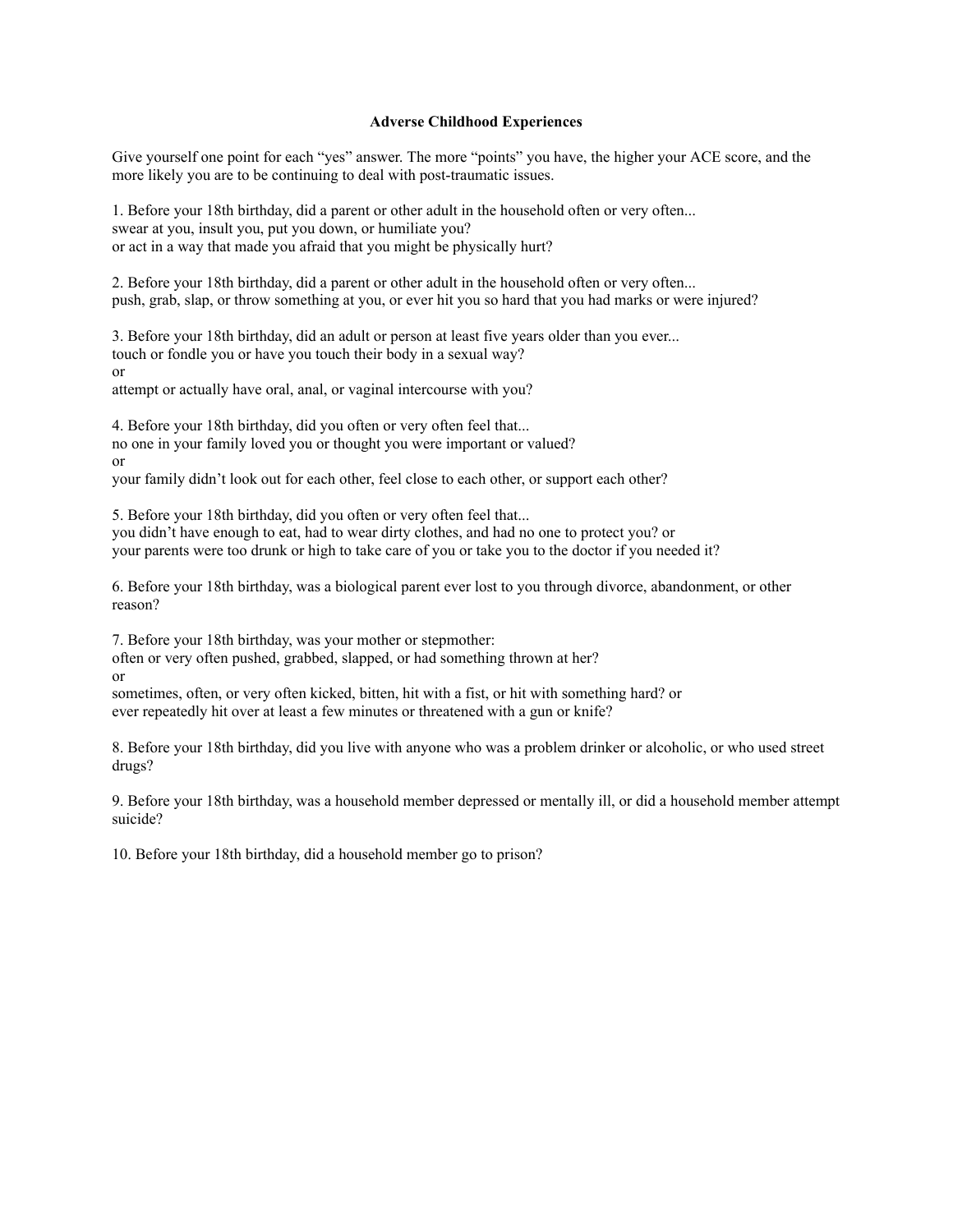### **AEIOU Conflict Management Exercise**

By Elise Harboldt, adapted from *Feeling Good Together* by David Burns

This tool, an extended version of The Floor, works best with a sit-down conversation between two or more people with a significant conflict. It works best in one of three situations:

1. The people in conflict are experienced in using this tool.

2. The people in conflict aren't experienced, but have a capable mediator or coach to help structure the conversation.

3. One of the people in conflict has a high level of maturity and is willing to "set the tone" and "take the initiative" in this process.

To remember the five steps, we use the vowels A-E-I-O-U. "Vowel" starts with "v," which just happens to be the peace sign. Flip a coin or do "rock, paper, sizzors, cut" to identify the person who will start. If you win, you get to be the listener. Let the other person be the speaker, and tell their side of the conflict. This should be done as concisely as possible, and in the least-hurtful way possible (Although truth can hurt!). Then the listener summarizes in these steps:

1. Agree. Find the truth in what the speaker is saying. The narratives don't line up totally, but neither are they completely dissimilar. Identify what you can agree with. And agree as much as possible with the speaker's view.

2. Empathize. Put yourself in the other speaker's place. If you experienced things as they did, how would you feel? Remember, you don't need to agree, you simply need to understand, and to convey that understanding in word and tone. The best way to convey empathy is to tell the speaker's view in your own words, and then express your own feelings of empathy in response.

3. Inquire. Ask the speaker if you understand their view correctly, or if they want to add or change anything. Draw them out with more questions, approaching them with curiosity, as opposed to defensiveness. Eventually inquire as to whether they feel understood or not.

The idea is that the first three steps will help the speaker feel understood to the point that they can hear the other person's view.

4. Open Up. Tell the speaker that you'd like to now share your view. With their cooperation (and most of the time they will cooperate), express your view. Begin by affirming the positives, such as your appreciation of the speaker and faith that things will get better. Then cautiously share the negative aspects.

5. Unite. Express appreciation of the person. Affirm the relationship and restate your love and commitment. Lift up the person and relationship in prayer.

Here's how conflict typically goes without radical resolution: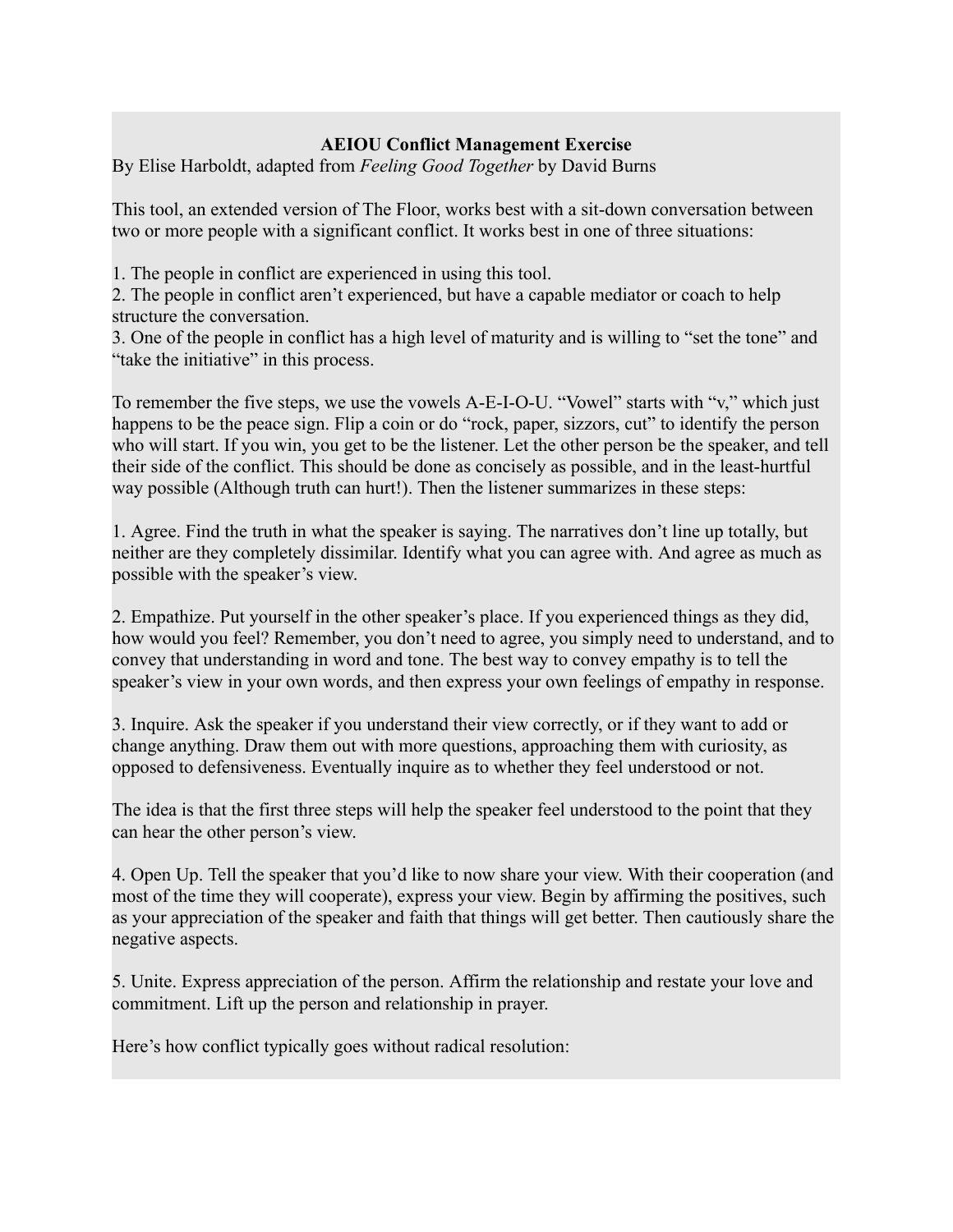It's Blaire's birthday and Tom promised her they would spend the day together. They meet at a coffee shop and spend some time visiting, but then Tom seems to be absorbed with his phone. Blaire starts to feel hurt and neglected. What Blaire doesn't know is that Tom is texting a group of Blaire's friends about a surprise birthday party they're planning for that evening. Tom tries to stay involved in the conversation, but the texts are urgent. He's trying to finalize the cake plan.

Blaire grows more and more frustrated and hurt until she explodes: "I feel like you're not even paying attention to me! It's really rude. I mean, it's my birthday and you told me we were gonna spend the day together. I don't want to spend the day watching you on your phone!"

Tom responds, "You're really overreacting, Blaire. I'm texting about something really important. How do you know I'm not doing something for you?"

"Something for me?? Why would I assume that when you clearly don't care about me or want to hang out with me?"

"Maybe I'd want to hang out with you more if you didn't attack me like this!"

And so on, down the spiral.

Now let's see how it goes when we use the AEIOU tool:

Blaire says, "I feel like you're not even paying attention to me! It's really rude. I mean, it's my birthday and you told me we were gonna spend the day together. I don't want to spend the day watching you on your phone!"

Tom says, "Oh, well, yeah. I can see where you'd feel that way. I am on my phone a lot. And I did say we'd be hanging out today (Agree). I don't like it either when people stare at their phones rather than talk to me (Empathize). I wonder, does this happen a lot with me? Do you feel like I'm distracted and device-focused? (Inquire)"

Blaire, already calming down, says, "Well, yes. I'm not as tech-savvy as you, and I feel a little lost when we're together and you connect elsewhere." Blaire has just given Tom some good information about her insecurities. Tom continues the inquiry with:

"Do you feel a little more sensitive on your birthday, too? I know I do, even though I hate to admit it. (Inquire)"

Blaire says, "Yeah, I was raised by parents who didn't believe in celebrating birthdays and I always felt left out of 'normal' society." Bingo!! Blaire has just opened up a whole world of pain that Tom unintentionally triggered.

Tom continues to empathize and inquire, and Blaire continues to calm down and feel understood. Finally Tom says, "Hey, do you mind if I share something with you about why I was apparently being rude by being on my phone? (Open Up)" Blaire agrees. Tom says, "I was finalizing plans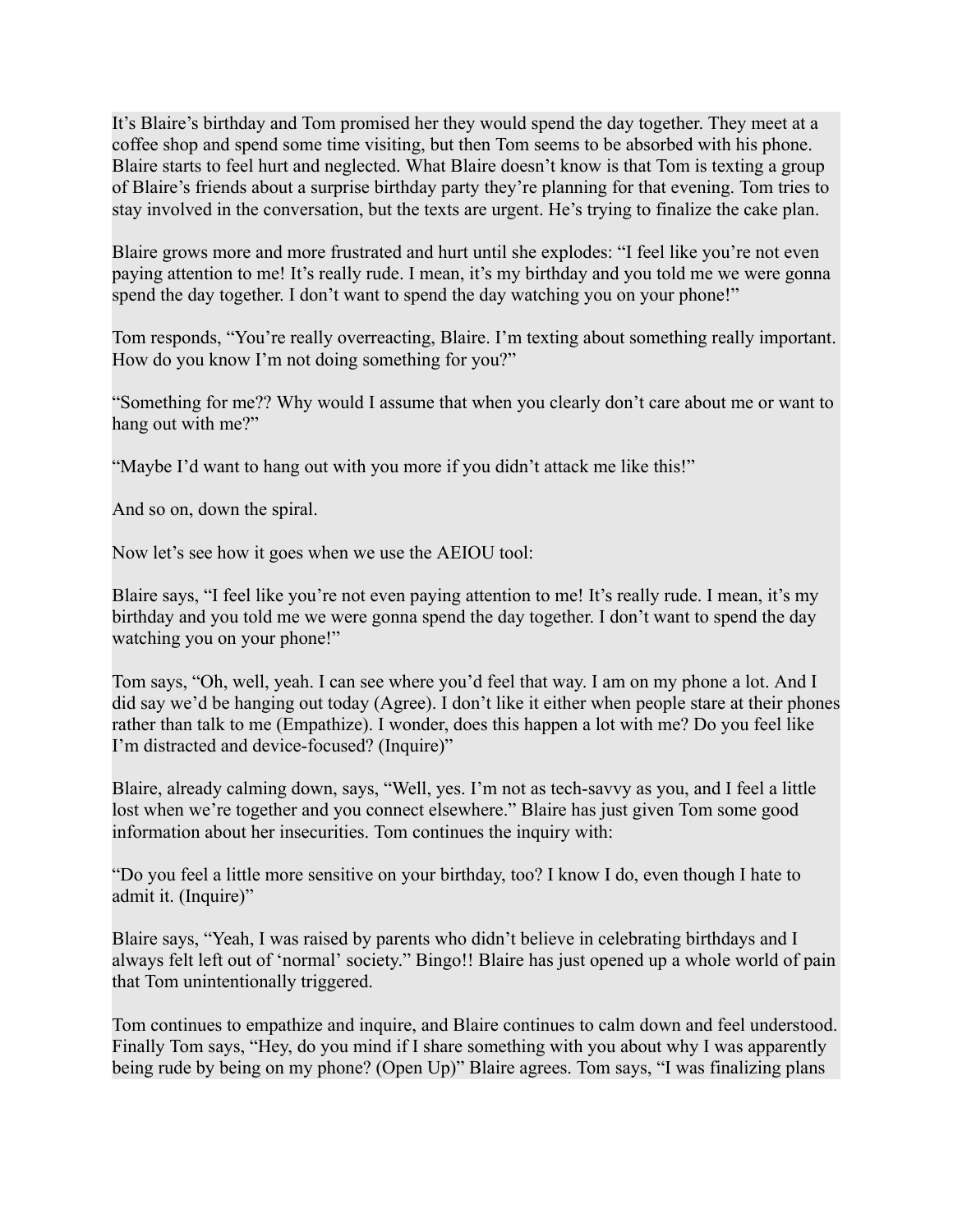for your cake. We're throwing a surprise party for you. We'll be eating out together then going back to my house for cake."

Blaire is reassured and a little embarrassed. Tom says, "It's okay, Blaire. So many people love you—including me!" Right then, a hoard of friends walk in the coffee shop. And they all live happily ever after (Unite).

Not everything will turn out as perfectly as this little vignette, but this tool really does have the power to not only settle a conflict, but to successfully address root issues, and to strengthen the sense of safety in the relationship.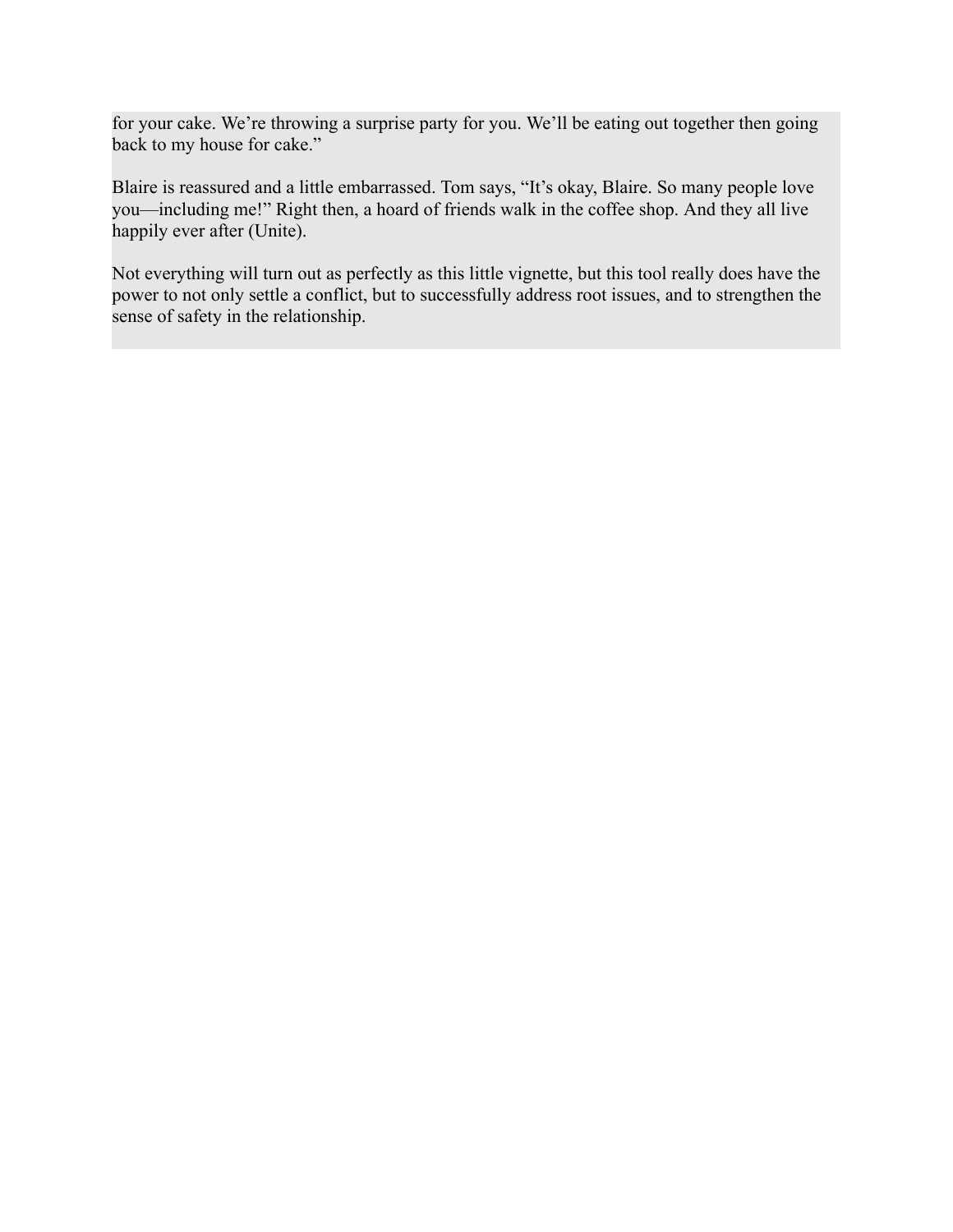# **Distorted Thoughts**

Instructions: After each entry rate from 0 to 10 your level of participation (10 being the most). After that, give an example from your own experience.

**Catastrophizing**- You think that past, present and/or future events will be awful and unbearable. "If I don't get an A, it will be horrible!"

**Dichotomous thinking**- You regard situations and people in all-or-nothing, black-and-white terms. "Either we have fun on this campout, or we don't!"

**Discounting positives**- You trivialize the positive things you and others do: "Of course I take care of my children. Who wouldn't?"

**Emotional reasoning**- You believe that because you feel something, it must be so. "I'm feeling guilty. I must be guilty!"

**External locus of control-** You believe that life "happens" to you, and minimize the effect your choices have on the outcome. "I can't be happy unless so-and-so changes. It's totally in their hands."

**Fallacy of fairness-** You believe that everything must be measured on the basis of fairness and equality, and fail to accept the reality that things aren't always that way. "He cheated, so now I'll cheat."

**Fortunetelling**- You assume the past is entirely predictive of the future, rather than allowing for change. "I failed in that relationship, so I must not have what it takes."

**Judgment focus**- You view events, situations or people completely in terms of how they measure against some arbitrary standard, rather than just seeing things for what they are. "He's too talkative and people don't like him because of it."

**Labeling-** A severe type of overgeneralization, labeling is the practice of labeling a person or other entity after having little exposure. "That day care center is child abuse central."

**Mind reading**- Without evidence, you assume that your intuitions never misfire and that you know what people are thinking about you. "I can tell they hated my lecture."

**Negative filtering**- You perceive only the worst of past and present events and circumstances. "Everyone I've ever known has rejected me."

**Personalizing**- You take an undue amount of responsibility upon yourself. "If I looked better, my husband wouldn't be into pornography."

**Blaming**- You project personal responsibility onto other people or circumstances. "If he had been kinder, I wouldn't have cheated. He made me do it!"

**Monsterifying**- You exaggerate the wrongs of others, attributing to them a global pattern of evil for which you lack evidence. "She's wholly given over to evil and can't be trusted."

**Projecting**- You see others through the lens of your own traits, assuming they share them. "Of course he was angry! *I'd* be angry!"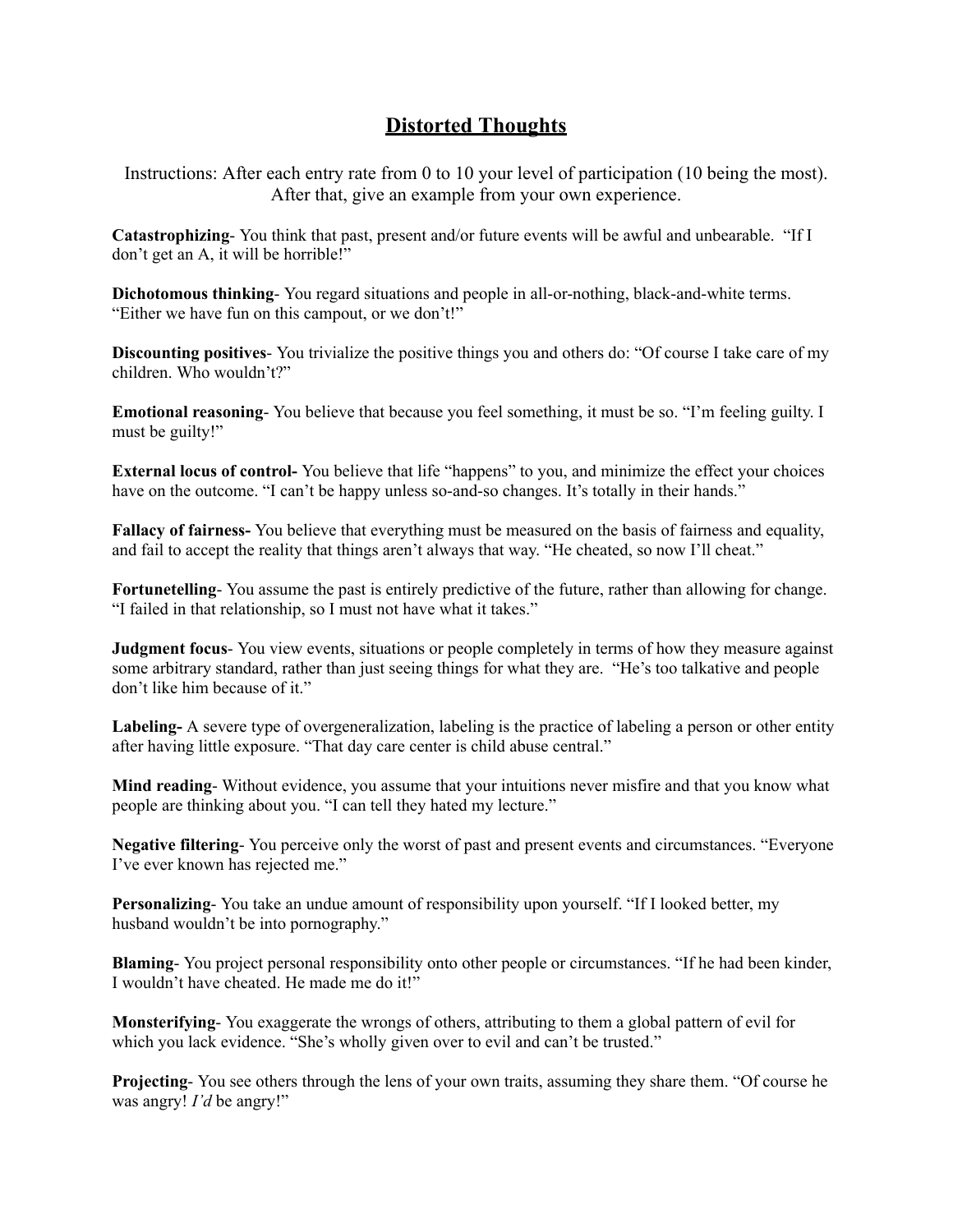**Overgeneralizing**- You apply negative traits or actions to the entire person or situation. "My husband can't do anything right!"

**Overidentifying**- You see yourself entirely in terms of one trait or event. "My shyness makes me into a complete, antisocial reject."

**Overvaluing**- You attribute to others excessive authority or worth in contrast to yourself and/or others. "She always knows what's best for me. She's never wrong! I can't take a step without her."

**Regret orientation**- You focus on past mishaps, assuming that they have been ruinous to your life. "If only I hadn't gotten that surgery!"

**Self**-**inflation**- You claim personal assets, achievements and abilities while lacking the courage to test your beliefs. "I'm a great singer. If I tried, I could be famous."

**Self-serving bias**- You see all positive events as due to your goodness, and all negative events as outside your control. "People hate me because they're hateful, but when they love me, it's because I'm so awesome."

**Singling**- You place yourself in position of complete contrast to others. "God's forgiveness is for everyone, but I'm too evil."

**Shoulds**- You see people and events entirely in terms of ideals rather than reality. "People should be friendly and warm."

**Supernaturalizing**- You interpret events and circumstances too readily and confidently in terms of direct divine intervention. "People don't like me, so God must be judging me."

**Unfair comparisons**- You view yourself in contrast to unrealistic standards. "If I'm not as smart as he is, I won't even try."

-Thanks to Leehy and Holland for some of these concepts. -Abide Counseling @ abide.network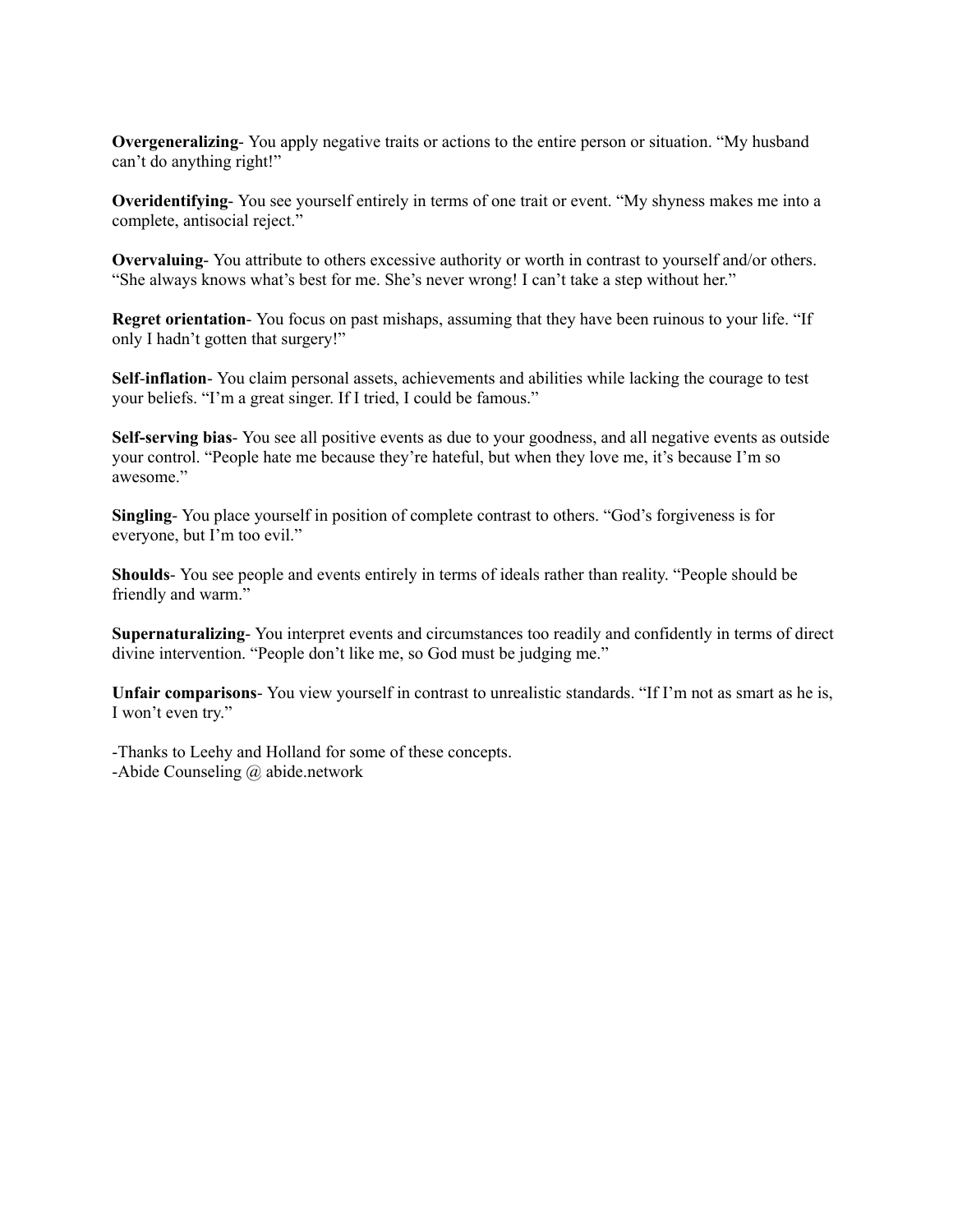### **F.A.R. Exercise**

This exercise is designed to assist in thought control, which helps stabilize mood and emotions. I've broken this process down into three main steps: Find, Argue and Replace, or "F.A.R."

#### **F=Find-**

-First, find or identify the triggering event or circumstance, such as, "My boss ignores me," or "Traffic jam."

-Now, learn to identify your anxious or sad feelings and admit to yourself that you're feeling them. Use the list called "Feeling Words."

-Next, find the thoughts that underlie the feelings. These will be things like: "I will miss this deadline, lose my job, and live in poverty." Or "That person thinks they're better than me. I hate to be put down!" This will take more time and energy, even prayer. Write them down in the space provided. Congratulations, you've accomplished the first step!

**A=Argue-** Learn to argue with yourself. Use the Distorted Thoughts document. In doing this, you are breaking up the fallow ground of your own thinking so that the seed of truth can take root. Tell yourself what's wrong with the way you're thinking: "I'm catastrophizing missing the deadline. I'm making it much worse than it is!" Or "Where is the evidence that person thinks they're better than you? You're mindreading. And you're also catastrophizing how bad it is to deal with an arrogant person." In this step, you're not beating yourself up so much as holding yourself accountable for the way you're treating yourself.

**R=Replace-** Learn to replace misbeliefs with truth. Truth will be much more nuanced, complex and detailed than distorted thinking. If the distorted thought is, "My wife is an idiot and I can't stand it!" then the truth would be something like, "My wife gets distracted sometimes when too much is going on. She loses her concentration. Sometimes she makes mistakes, like locking the keys in the car or leaving the stove on all night. Most of the time, the mistakes aren't catastrophic. A few times they have caused inconvenience. But she's a PhD in Microbiology, so it's not that she lacks intelligence. I get frustrated with her, but her occasional flakiness isn't horrible, it's just irritating." Truth has shades of gray whereas distorted thinking tends to be very black and white, or extreme.

| Find          | Argue | Replace |
|---------------|-------|---------|
| Event:        |       |         |
| Feeling word: |       |         |
| Thought:      |       |         |
| Event:        |       |         |
| Feeling word: |       |         |

Use this table to write down your answers.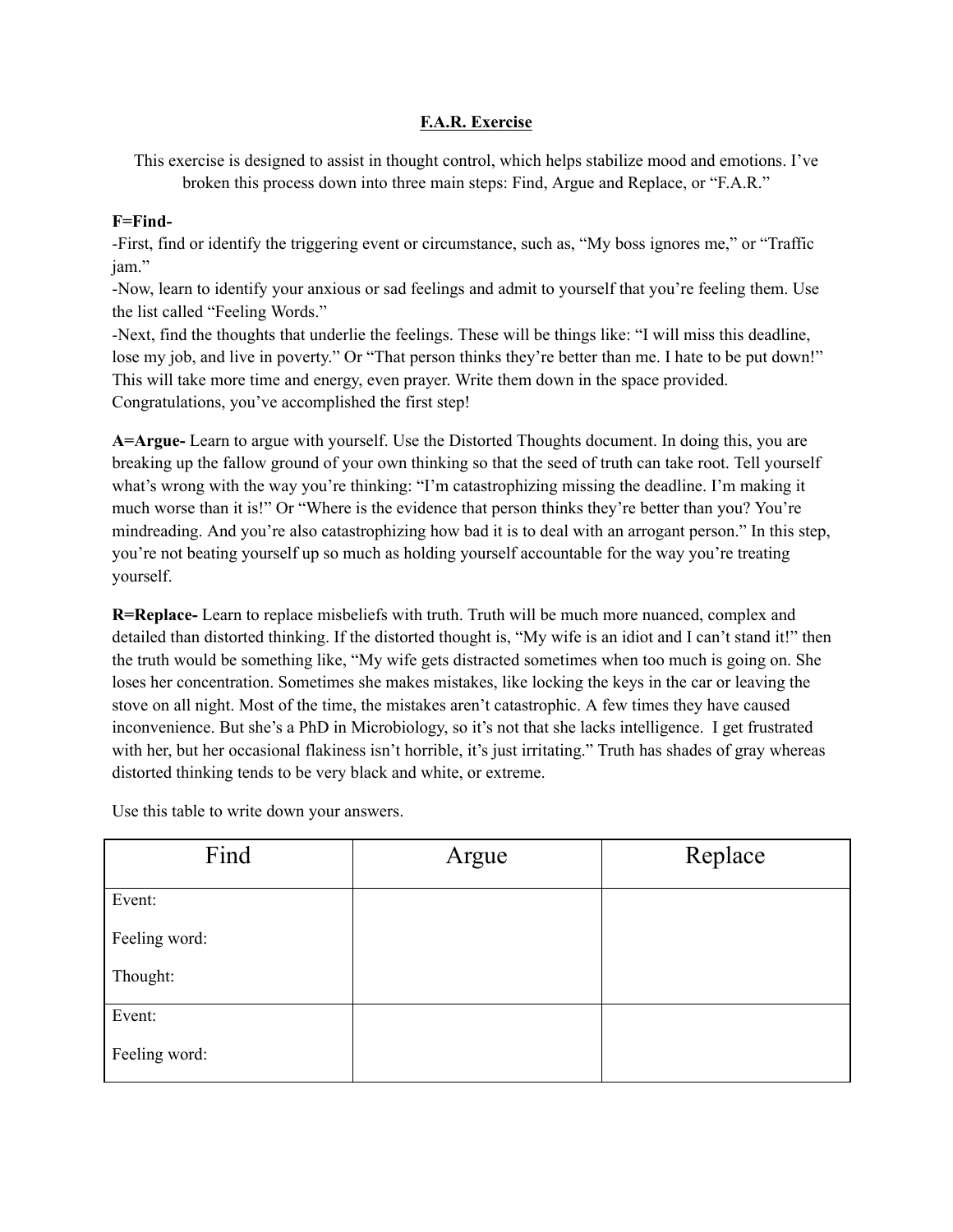| Thought:      |  |
|---------------|--|
| Event:        |  |
| Feeling word: |  |
| Thought:      |  |
| Event:        |  |
| Feeling word: |  |
| Thought:      |  |
| Event:        |  |
| Feeling word: |  |
| Thought:      |  |
| Event:        |  |
| Feeling word: |  |
| Thought:      |  |
| Event:        |  |
| Feeling word: |  |
| Thought:      |  |
| Event:        |  |
| Feeling word: |  |
| Thought:      |  |
| Event:        |  |
| Feeling word: |  |
| Thought:      |  |
| Event:        |  |
| Feeling word: |  |
| Thought:      |  |
| Event:        |  |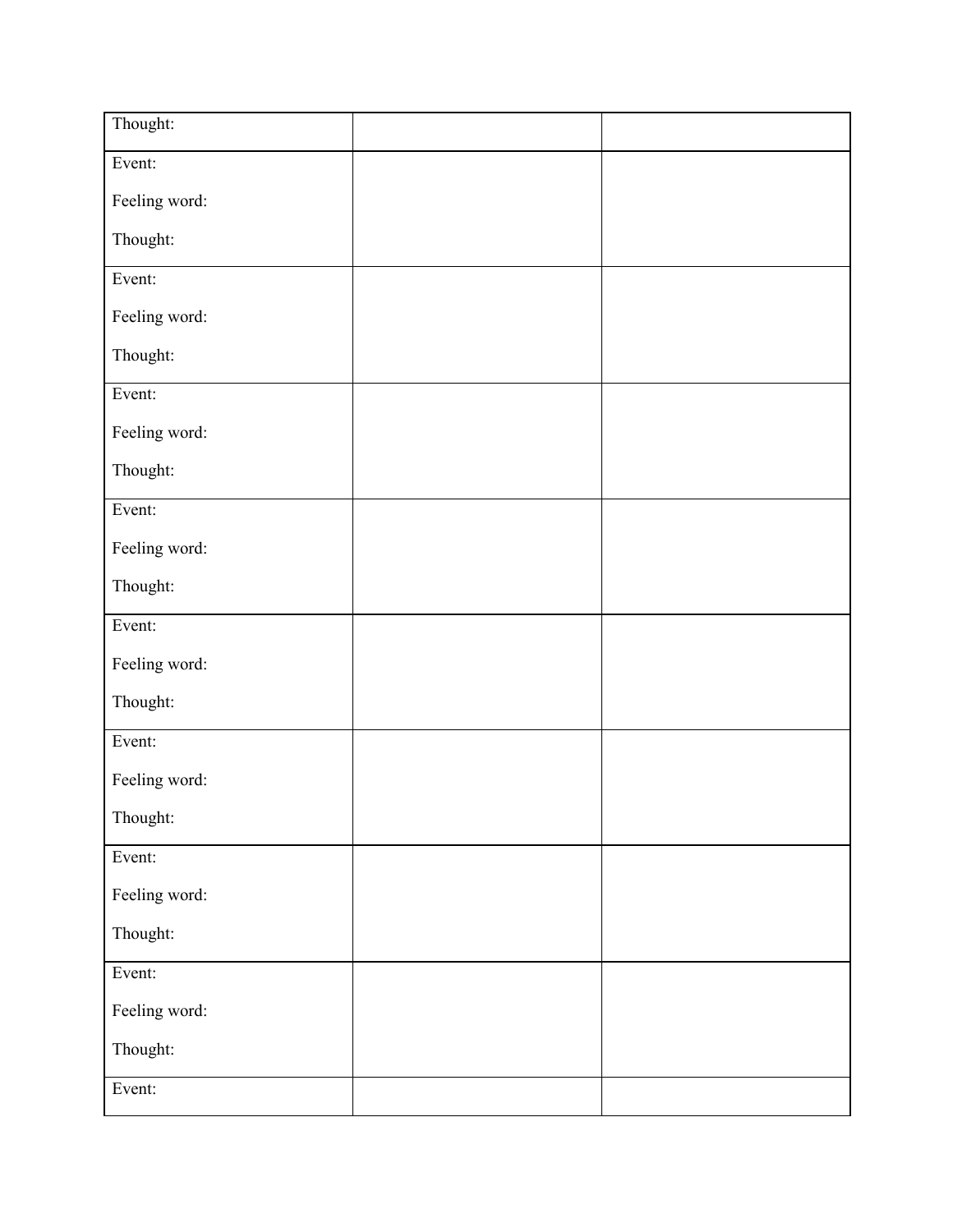| Feeling word: |  |
|---------------|--|
| Thought:      |  |
| Event:        |  |
| Feeling word: |  |
| Thought:      |  |

**© Abide Counseling @ abide.network**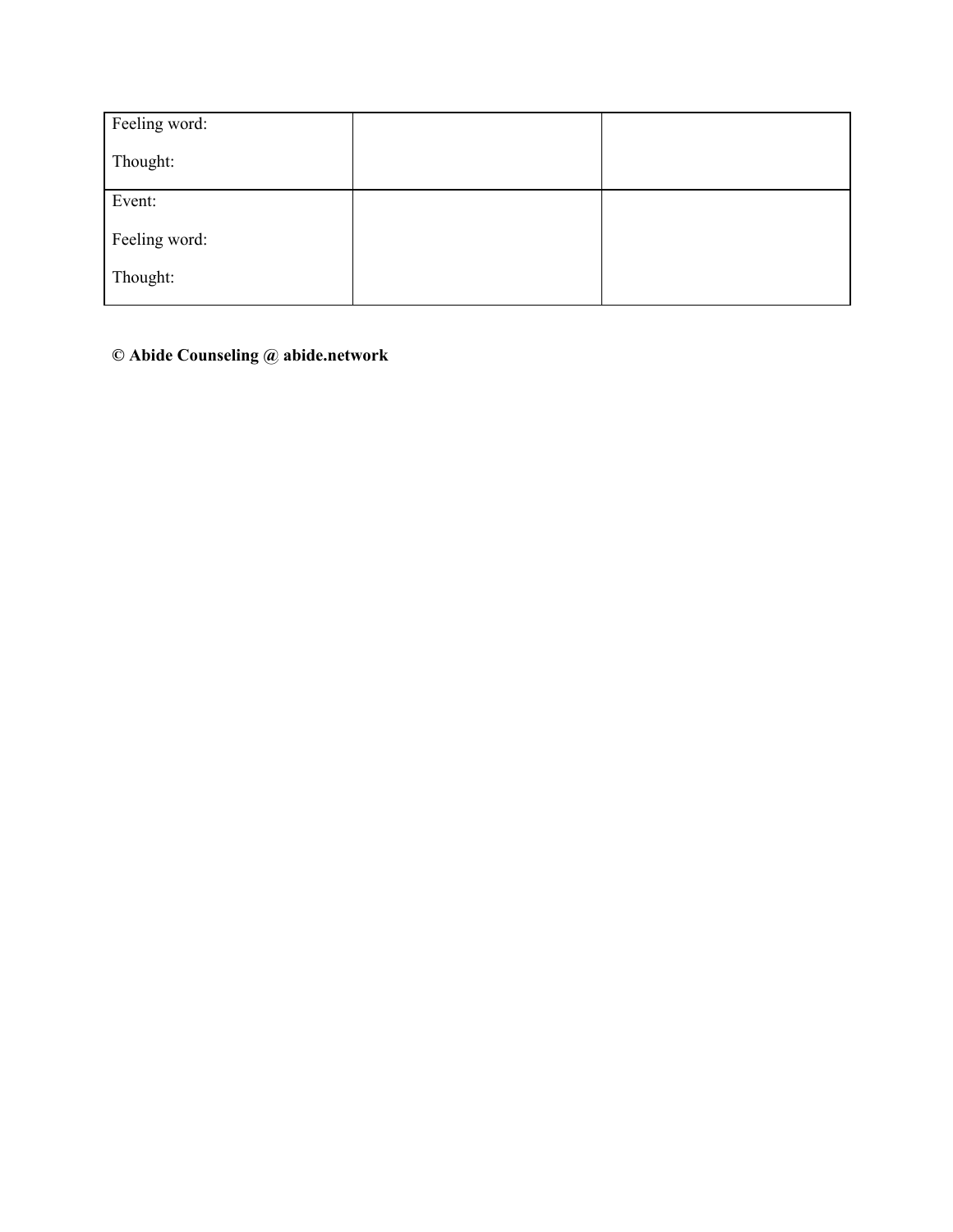### **Fact, Feeling and Followthrough Worksheet**

This is a simple communication technique that helps partners make request of each other. When you have a problem with a loved one, follow these three simple steps.

1. Fact- State the facts clearly and objectively. Make sure you're sticking to concrete reality versus opinion. DO NOT attempt to read motives: "Man looks upon the outward appearance, but God looks upon the heart," 1 Samuel 16:7.

2. Feeling- This step gives an opportunity for you to own your feelings. The purpose of this is not to accuse your loved one, but to take responsibility for your own reaction.

3. Follow-through- In this step you ask your loved one for a specific response. You are requesting something versus demanding it. Be specific, realistic, and fair.

Here are some examples. Some blanks have been left for you to practice. Write out at least one FFF for your spouse.

| Fact                                                                       | <b>Feeling</b>                               | <b>Follow-through</b>                                                                               |
|----------------------------------------------------------------------------|----------------------------------------------|-----------------------------------------------------------------------------------------------------|
| "We aren't communicating<br>much. Tonight we haven't<br>even talked."      | " and I'm feeling very<br>lonely and sad."   | "Could we please make a<br>plan to spend at least a few<br>minutes chatting each night?'            |
| "You made a joke about me<br>tonight at the dinner table"                  | " and I felt humiliated."                    | "Could you please say some<br>affirming things about me at<br>dinner and avoid joking<br>about me?" |
| "I keep finding your wet<br>towels and dirty clothes on<br>the floor"      | " and I'm feeling pretty<br>frustrated."     | "Could you please not leave<br>your things for me to pick<br>$up?$ "                                |
| "You yelled at me when you<br>saw the credit card bill"                    | " and I felt intimidated<br>and hurt."       | "Could we please discuss the<br>bill quietly each month?"                                           |
| "We're arguing every day"                                                  | " and I feel frustrated<br>about it."        | "Could we try a couple"<br>months of marriage<br>counseling?"                                       |
| "You told your friend about<br>our conflict"                               | " and I felt exposed and<br>embarrassed."    | "Could we please discuss<br>what is private and what can<br>be shared?"                             |
| "The children are fighting"<br>again, but you're sitting in<br>your chair" | " and I feel aggravated<br>and overwhelmed." | "Could you please go talk to<br>them?"                                                              |
|                                                                            |                                              |                                                                                                     |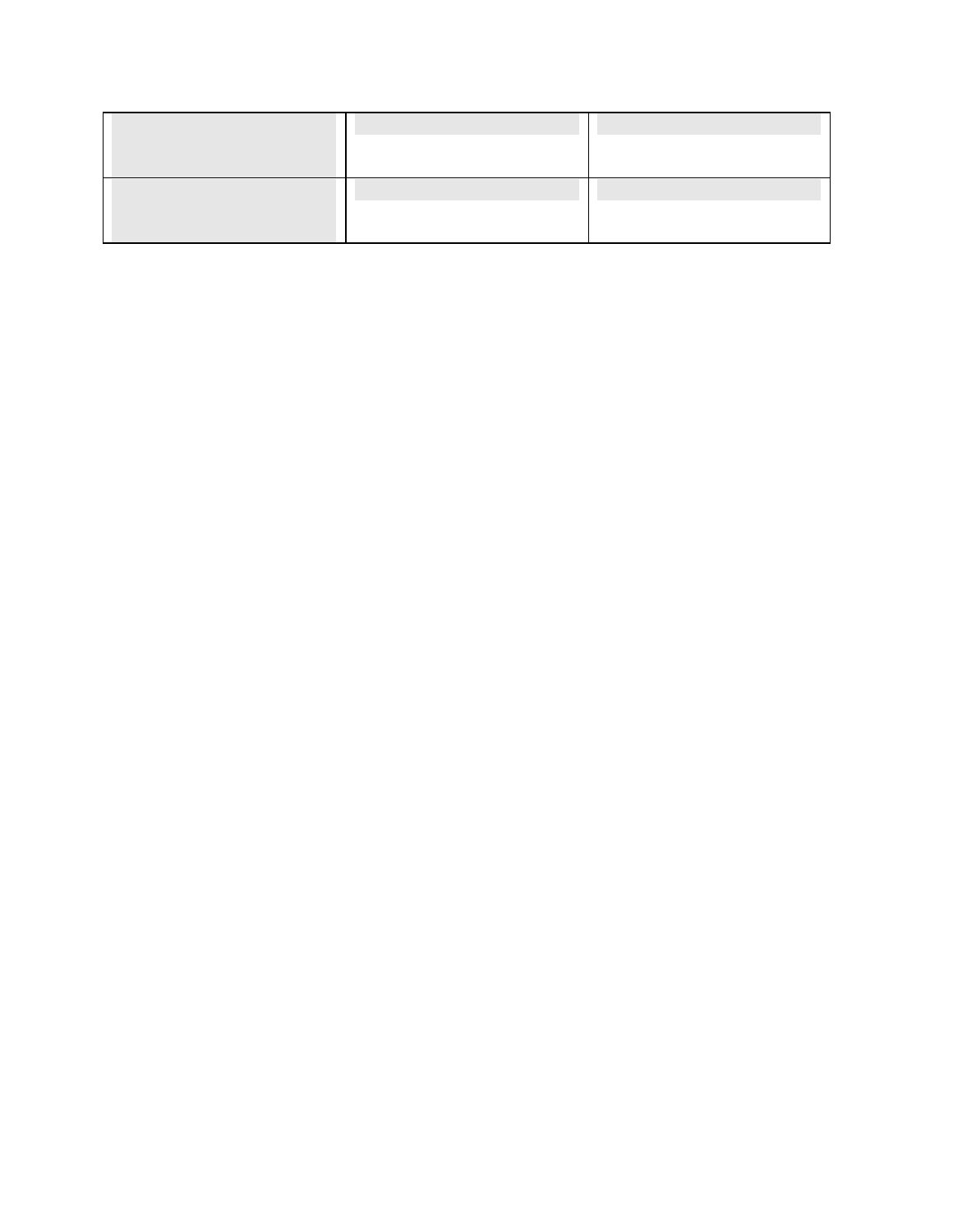## **Forgiveness Worksheet**

*We must not hold a grudge We must learn to endure And as God is your judge At least your heart will be pure Forgiveness Is the mightiest sword Forgiveness of those you fear Is the highest reward When they bruise you with words When they make you feel small When it's hardest to take You must do nothing at all Forgiveness Is the simplest vow Forgiveness of all their crimes Is your deliverance now*

-from *Jane Eyre*

This worksheet was designed to help those of us who recognize our need to forgive.

Failure to forgive results in bitterness. According to Hebrews 12:15, bitterness has several features; it constitutes a failure to be grace-filled; it is a root, and therefore deep within us; it springs up and causes trouble; it defiles many. Considering its high cost to our well-being and the well-being of others we do well to avoid unforgiveness. Yet forgiveness seems difficult.

In this document I try to approach the issue with biblical integrity and compassion. It is my intention and prayer that these steps will lead you to a decision forgive, and thus help in the healing process.

**Action Step**: I encourage you to take a day off while working through this sheet. Go somewhere, preferably surrounded by nature, where you can be alone and quiet. If you're inside, light some candles and put on gentle music. Don't bring your laptop, but bring a Bible, a hymnal, and your personal calendar. You may want to fast or semi-fast on fruit or fruit and bread. The point is to reduce distractions and focus on the task at hand. This is a life and death issue.

**Meditation**: Jesus taught us to pray like this: "Forgive us our debts as we forgive our debtors" Matthew 6:12. The word "as" is the Greek *kai*, which can mean "and," "also," or "indeed." Essentially, *Kai* joints two parts: God's forgiveness of our sin and our forgiveness of others' sin. Indeed, the two link together like sunshine and bird song, rain and verdure. Likewise, Jesus taught, "And whenever you stand praying, if you have anything against anyone, forgive him, that your Father in heaven may also forgive you your trespasses" Mark 11:25. Notice the bi-directional grace—receiving from God, giving to others.

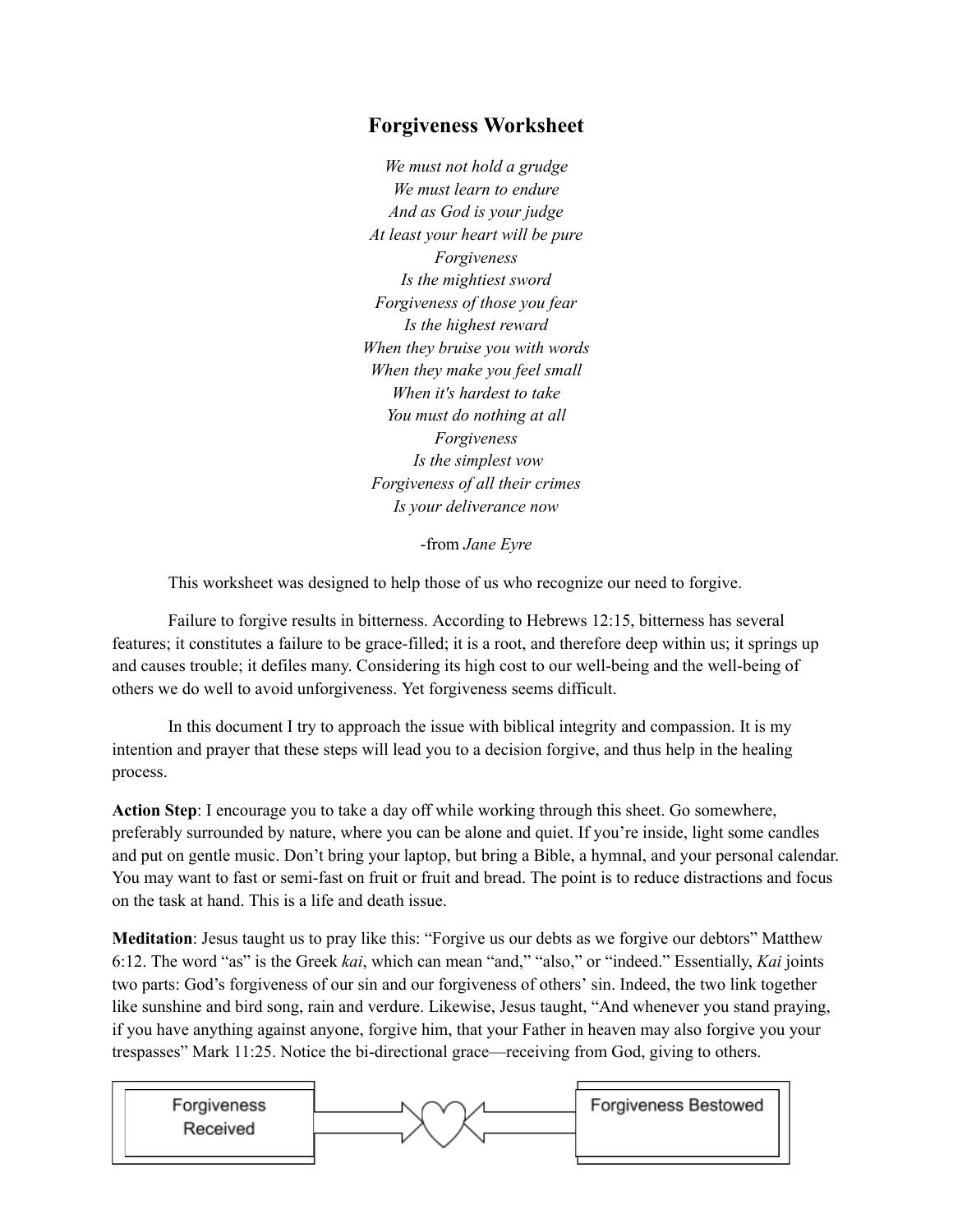Think of forgiveness in terms of water. God pours forgiveness into our vessel, washing away our sin and filling us with grace. We then spill out water on our thirsty, dirty fellow men. We share the forgiveness we receive from God. But if we hold our vessel tight to our chest, refusing to forgive others, God won't be able to fill our vessel. Bestowing forgiveness expands our capacity to receive God's forgiveness. Likewise, receiving forgiveness from God inspires us to forgive others. The giving and receiving of forgiveness exist symbiotically, in mutual sustenance of one another.

But forgiving those who have deeply wronged us presents a serious challenge. Bitter feelings cling like burrs, causing further pain. Forgiveness, in Greek *aphiemi,* means "send away." To send those bitter feelings away sounds like a good option at times, but at other times it feels as if this would leave us vulnerable to more hurt.

Wounded people must get distance from their wrongdoers in order to process the pain. Without this distance, forgiveness is much more difficult. Ideally, victims of domestic violence move out; employees of a sexually harassing boss relocate; adult children of emotionally abusive parents create appropriate boundaries. At times, victims may have difficulty creating physical distance, and emotional distance must suffice.

**Action Step**: Answer the following question: How can you create appropriate distance from your wrongdoer, if you haven't already?

**Meditation**: Many, especially abuse victims, have a confused understanding of forgiveness. Some were trained from a young age to excuse or even approve of abuse. Perpetrators know how to find and push "guilt buttons" so that victims feel that imposing any accountability for wrong done is unchristian and unkind. Others have negative feelings or memories and assume that this means they haven't yet forgiven. Distorted ideas of forgiveness prevent true forgiveness. Use this list to rout out false ideas of forgiveness:

Forgiveness  $\neq$  Trust-Notice that even the great apostle Paul, who was forgiven by God and the Christians he had persecuted, had to earn the trust of the church (Acts 9). Forgiveness is not trust. Of course, forgiveness is indeed the first step toward the restoration of trust, so trust in some cases grows out of forgiveness.

Forgiveness  $\neq$  Excusing-Forgiveness is the opposite of excusing or overlooking sin. Built right into the concept of forgiveness is the fact that wrong was done. Actually, by forgiving you're making a clear statement that what the individual did was wrong. Through the Cross, God made a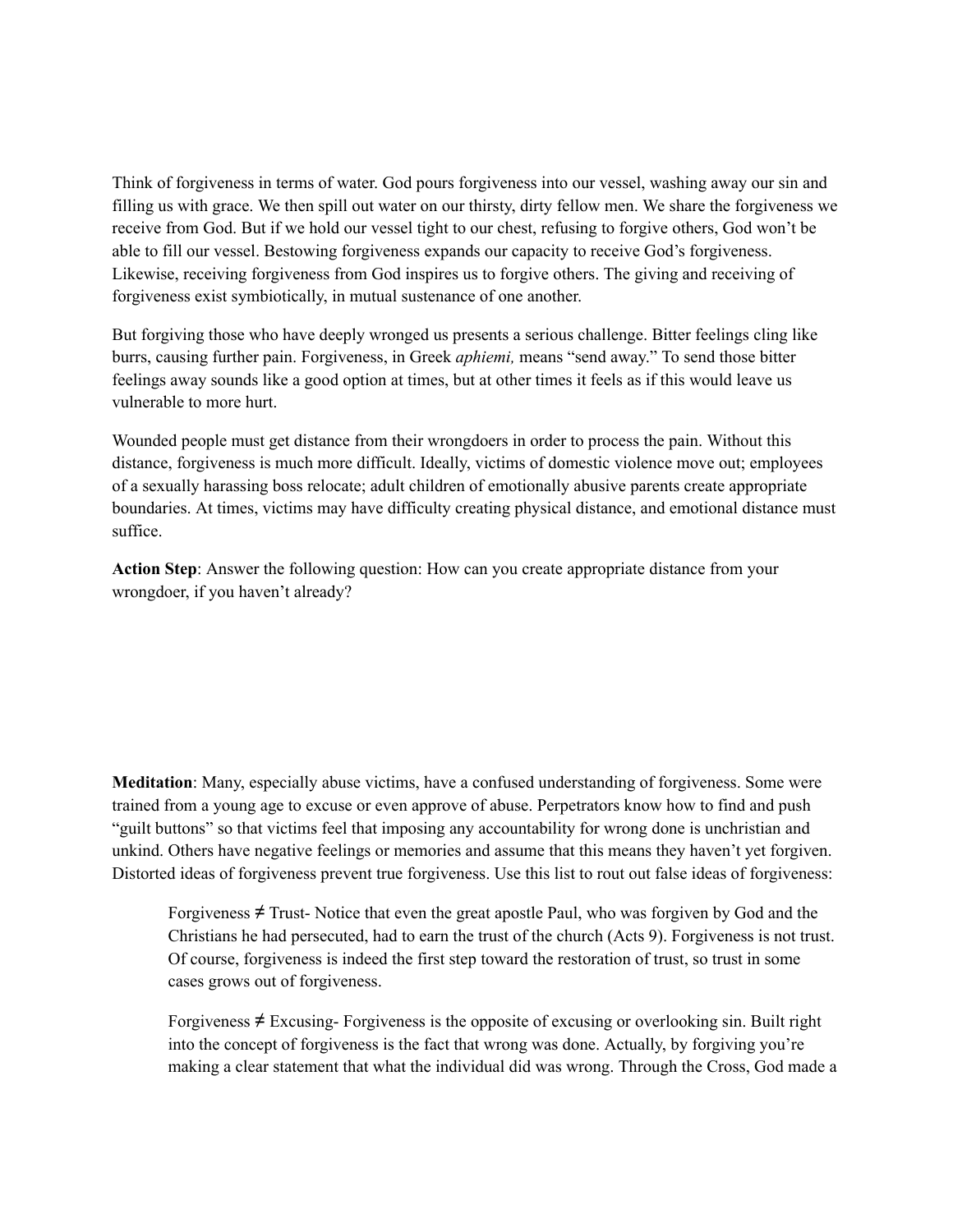forgiveness statement to the world. He simultaneously proved that sin couldn't be excused—else why would He allow His Son to suffer so badly?

Forgiveness ≠ Approval- To forgive a person in no way indicates approval on your part. You may choose to forgive even a person who continues to do wrong, just as Jesus forgave the Roman soldiers who nailed Him to the cross, but by forgiving you're actually showing your *dis*approval of the act.

Forgiveness ≠ Forgetting- While putting people's sins out of our minds is one of the benefits of forgiveness (we don't have to think about it anymore!), it is unrealistic and unreasonable to expect that they will be completely forgotten. We must find a delicate balance of admitting things happened without dwelling upon them.

Forgiveness  $\neq$  Feeling- Forgiveness is a choice, not a feeling. Often we will wrestle with negative feelings long after we have forgiven. Feelings are not evidence of whether we've forgiven or not. They are just feelings. Feelings are important, but they are not conclusive evidence of reality. Typically if we choose to forgive, then act in accordance with that choice, negative feelings will abate over time. But if appropriate distance hasn't been made between wrongdoer and victim, this emotional healing will be much more difficult.

**Action Step**: Read the above list of misconceptions carefully and answer the following question: Have I cherished any of these distorted ideas of forgiveness? If so, have they prevented me from forgiving? If so, how?

**Meditation**: Forgiveness is a learned skill, a science, and an art. It is a conscientious, rational process of releasing the wrongdoer from the consequences of sin. Many metaphors help us understand it, but Jesus' Magna Carta on forgiveness, Matthew chapter 18, uses debt, debt collecting, and debt forgiveness to illustrate.

Jesus first addresses the offender by warning against "stumbling blocks." Stumbling blocks are wrongs done that cause a "little one" to "stumble" (v. 6). Jesus gives very clear and shocking warning against these, saying we should cut off an appendage or pluck out an eye if necessary to prevent them. Jesus leaves no room for excusing sin, particularly sin against the vulnerable, or "little ones."

**Action Step**: Read Matthew 18:1-11, then answer the following question: Were you a "little one" when wrong was done to you? Describe your situation.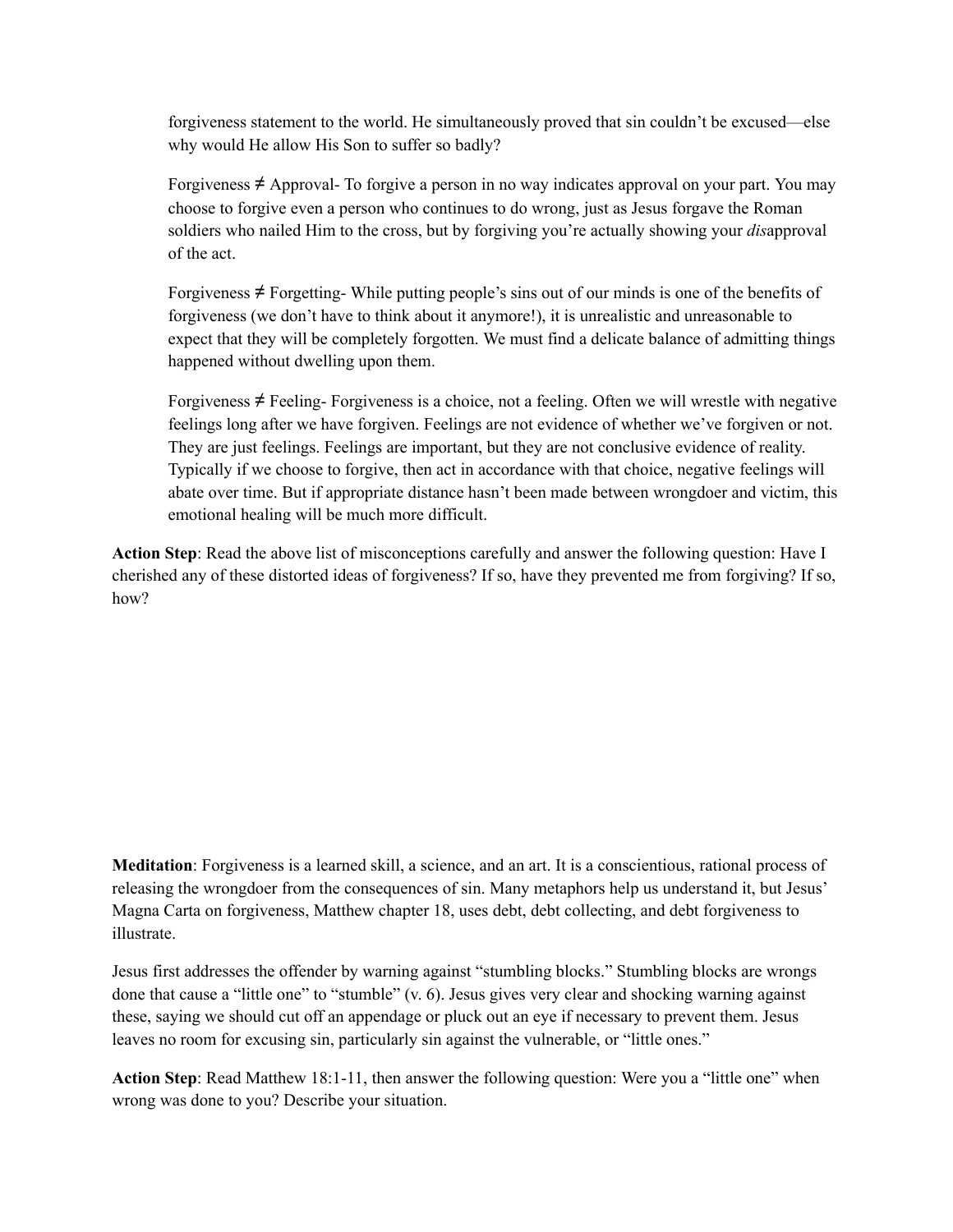After advocating for the vulnerable ones of the human family, Jesus gives instruction for how to deal with offenses that occur between equals (notice the term is "brother," indicating horizontality and equality). He counsels that we first approach the brother one on one. If this approach doesn't resolve the difference, we are to take one or two others. If this doesn't avail, we are to take it to the church.

Notice that while Jesus commands one-on-one confrontation between equals, He doesn't require the weak and vulnerable to confront their wrongdoers. In relationships of equality, differences are ideally resolved between the two parties. In contrast, a power imbalance necessitates an advocate, a mediator.

Confrontation is often part of the forgiveness process. In order to confront and forgive wrong, we must have a clear idea of what was done to us. Our feelings of outrage show that we have a sense of justice. True forgiveness builds from this foundation. To forgive intelligently and thoroughly, we must survey the damage.

**Action Step**: Make sure your grievances aren't imaginary. Some things we can overlook. Did the wrongdoer cause concrete physical, emotional, mental, social, spiritual, financial and relational damage? Use those categories to delineate actual damage. If possible, let a trusted person who knows the situation review the worksheet and tell you if they concur with your conclusions.

| Physical | Emotional | Mental | Social | Spiritual | Financial | Relational |
|----------|-----------|--------|--------|-----------|-----------|------------|
|          |           |        |        |           |           |            |
|          |           |        |        |           |           |            |
|          |           |        |        |           |           |            |
|          |           |        |        |           |           |            |
|          |           |        |        |           |           |            |
|          |           |        |        |           |           |            |
|          |           |        |        |           |           |            |
|          |           |        |        |           |           |            |
|          |           |        |        |           |           |            |
|          |           |        |        |           |           |            |

#### Worksheet A- Survey the Damage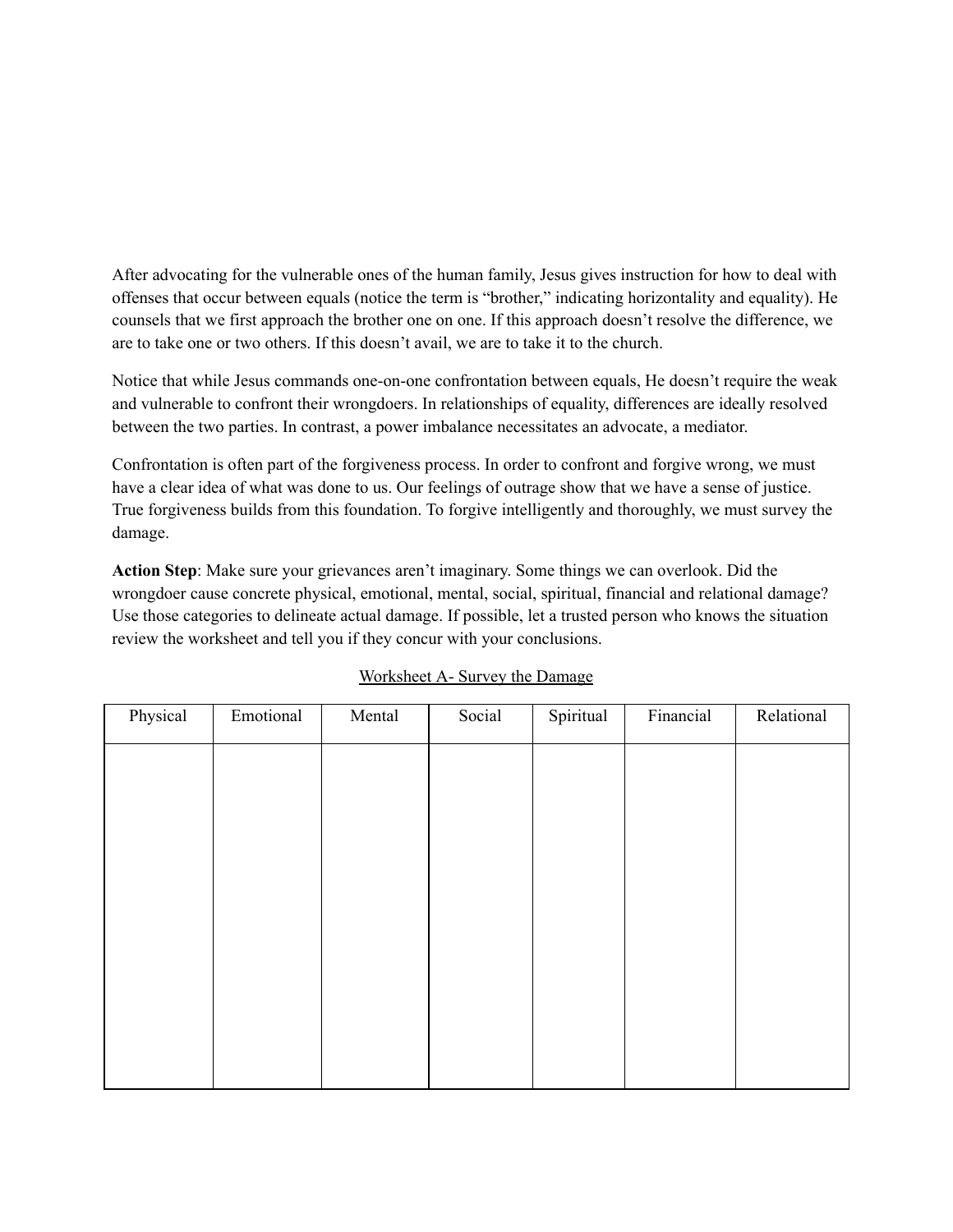**Meditation**: Some, particularly victims of a family member, have a hard time admitting that others did wrong. Sometimes we want to justify them. Or sometimes we ping-pong back and forth between excusing them and condemning them. A close relationship with the wrongdoer, and/or had a high degree of trust tends to compromise our perceptions. Yet we're told to "be sober," which includes admitting that people aren't angels. "All have sinned," and "all flesh is grass" (1 Peter 5:8; Romans 3:23; 1 Peter 1:24). Don't be shocked that sinners sin. With the evidence of the above worksheet, admit that you were wronged.

**Action Step**: Now that you understand what forgiveness entails, and you're fully aware of the damage, create a chart of costs and benefits of both forgiving the person and remaining in unforgiveness. This will help you recognize the nature of forgiveness—that it's a thoughtful decision as opposed to a whim or a feeling. List the effect that forgiving or not forgiving will have upon you, others, and God.

### T-Chart of Forgiveness vs. Unforgiveness

|  |  | Effect   Forgiveness-costs   Forgiveness-benefits   Unforgiveness-costs   Unforgiveness-benefits |
|--|--|--------------------------------------------------------------------------------------------------|
|  |  |                                                                                                  |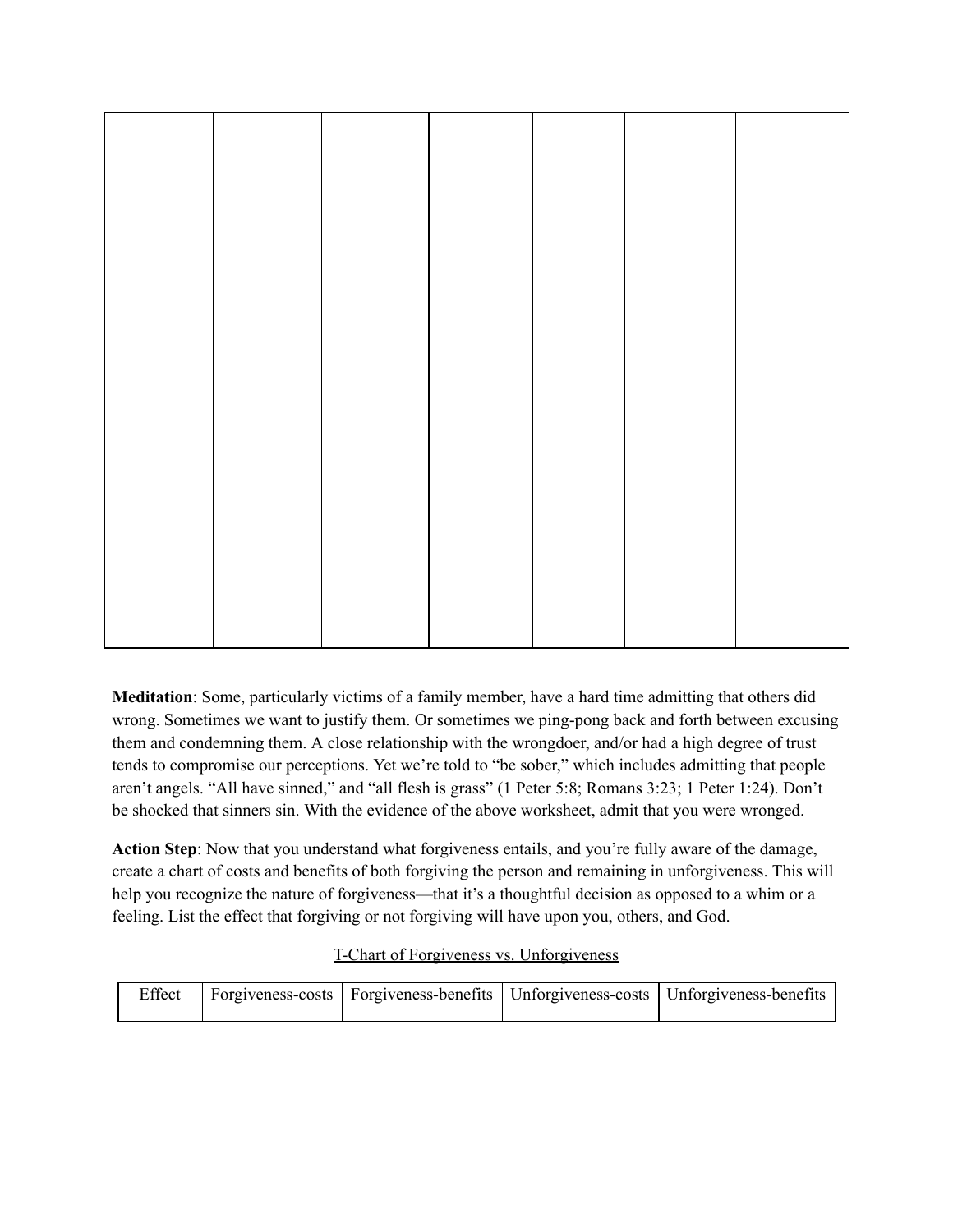| On you    |  |  |
|-----------|--|--|
|           |  |  |
|           |  |  |
|           |  |  |
|           |  |  |
|           |  |  |
|           |  |  |
|           |  |  |
|           |  |  |
|           |  |  |
|           |  |  |
|           |  |  |
|           |  |  |
|           |  |  |
|           |  |  |
|           |  |  |
|           |  |  |
|           |  |  |
|           |  |  |
|           |  |  |
|           |  |  |
|           |  |  |
|           |  |  |
|           |  |  |
|           |  |  |
|           |  |  |
|           |  |  |
|           |  |  |
|           |  |  |
|           |  |  |
|           |  |  |
|           |  |  |
|           |  |  |
| On others |  |  |
|           |  |  |
|           |  |  |
|           |  |  |
|           |  |  |
|           |  |  |
|           |  |  |
|           |  |  |
|           |  |  |
|           |  |  |
|           |  |  |
|           |  |  |
|           |  |  |
|           |  |  |
|           |  |  |
|           |  |  |
|           |  |  |
|           |  |  |
|           |  |  |
|           |  |  |
|           |  |  |
|           |  |  |
|           |  |  |
|           |  |  |
|           |  |  |
|           |  |  |
|           |  |  |
|           |  |  |
|           |  |  |
|           |  |  |
|           |  |  |
| On God    |  |  |
|           |  |  |
|           |  |  |
|           |  |  |
|           |  |  |
|           |  |  |
|           |  |  |
|           |  |  |
|           |  |  |
|           |  |  |
|           |  |  |
|           |  |  |
|           |  |  |
|           |  |  |
|           |  |  |
|           |  |  |
|           |  |  |
|           |  |  |
|           |  |  |
|           |  |  |
|           |  |  |
|           |  |  |
|           |  |  |
|           |  |  |
|           |  |  |
|           |  |  |
|           |  |  |
|           |  |  |
|           |  |  |
|           |  |  |
|           |  |  |

**Meditation**: Matthew 18:21-35 relates a parable of forgiveness and debt collecting. A great landowner calls one of his staff to account, saying he owes 10 million dollars. The landowner orders him into prison,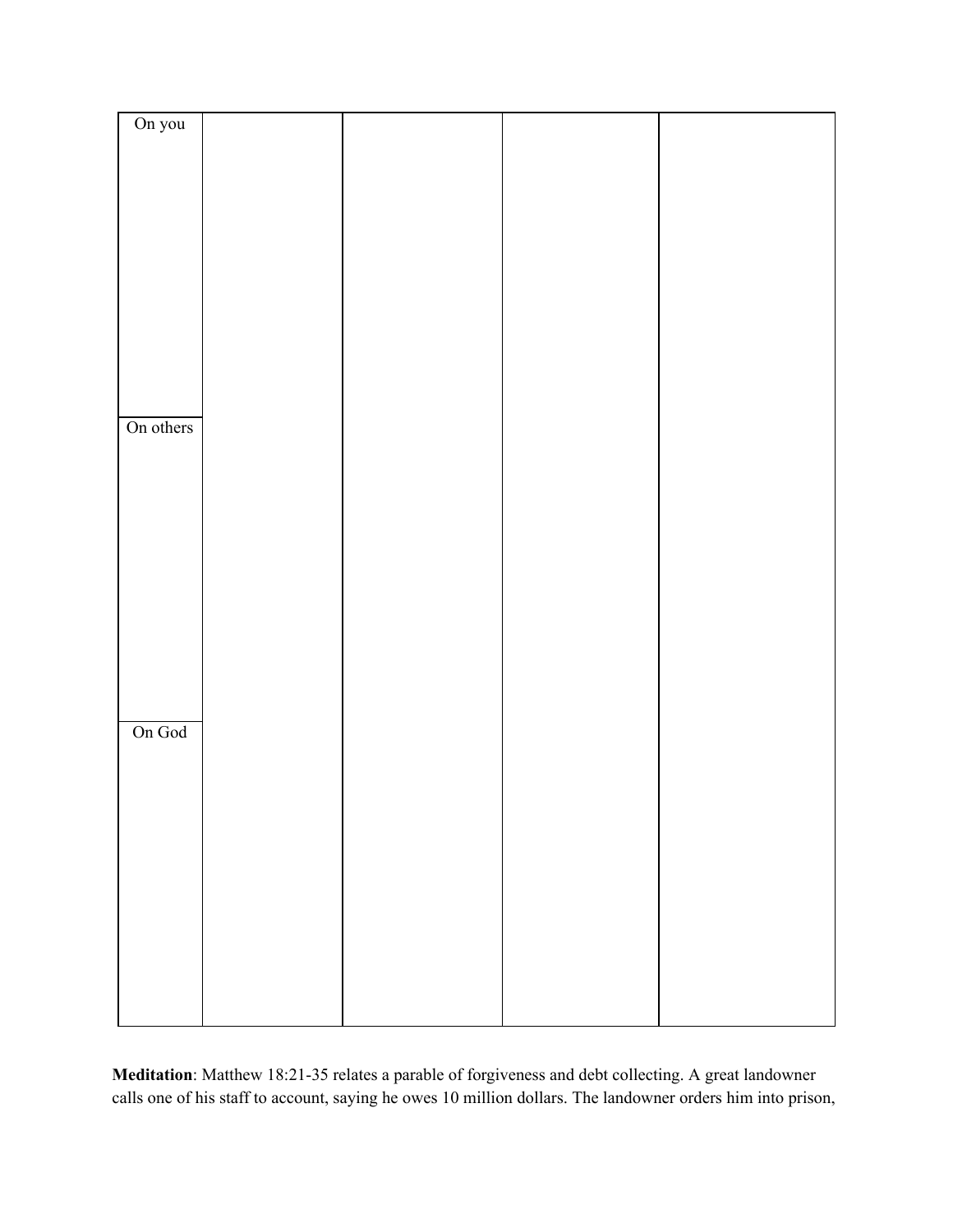but the employee bows before him, saying, "Have patience and I'll pay you back!" (See v. 26). Then the landowner does something remarkable—he forgives the employee. Tragically, the employee fails to reflect the grace of his employer. He takes one of his own debtors by the throat—even though he owes only \$20—and throws him into prison. This pushes the landowner beyond his limit. He angrily turns his employee over "to the torturers"! The final words of Jesus are, "So My heavenly Father will do to you if each of you, from his heart, does not forgive his brother his trespasses," (v. 34, 35).

These are sobering, even frightening words. A little careful thinking reveals the psychology behind unforgiveness. Notice that the employee thought he could pay God back, saying, "Have patience with me, and I will pay you all!" (v. 26). Denying the depth of his own sin, his hopeless debt, and his master's forgiveness, the employee has no basis from which to forgive his fellow man. Feeling righteous, he strangles and imprisons his brother.

Notice the debts in the parable. The debt between servant and master was 10 million dollars; the debt between fellow men 20 dollars. While humans do indebt themselves to one another, these debts pale in comparison to the greatness of our debt to God.

Sociologic research shows that those who believe they could have done what their perpetrators did are more inclined to forgive. All are great debtors before God. Admit that you, too, are a sinner and have hurt God and others, and are carnally speaking, capable of great sin. "Humble yourselves, therefore under the mighty hand of God. . . casting all your care upon Him, for He cares for you" (1 Peter 5:6, 7). Choose to lay down your pride and self-righteousness.

**Action Step**: Using the worksheet below, recall the things you've done to others and God. This will help you face your own sinful nature and increase your inclination to forgive others.

| Who did I hurt? | What did I do? | How did it affect them? |
|-----------------|----------------|-------------------------|
|                 |                |                         |
|                 |                |                         |
|                 |                |                         |
|                 |                |                         |
|                 |                |                         |
|                 |                |                         |
|                 |                |                         |
|                 |                |                         |
|                 |                |                         |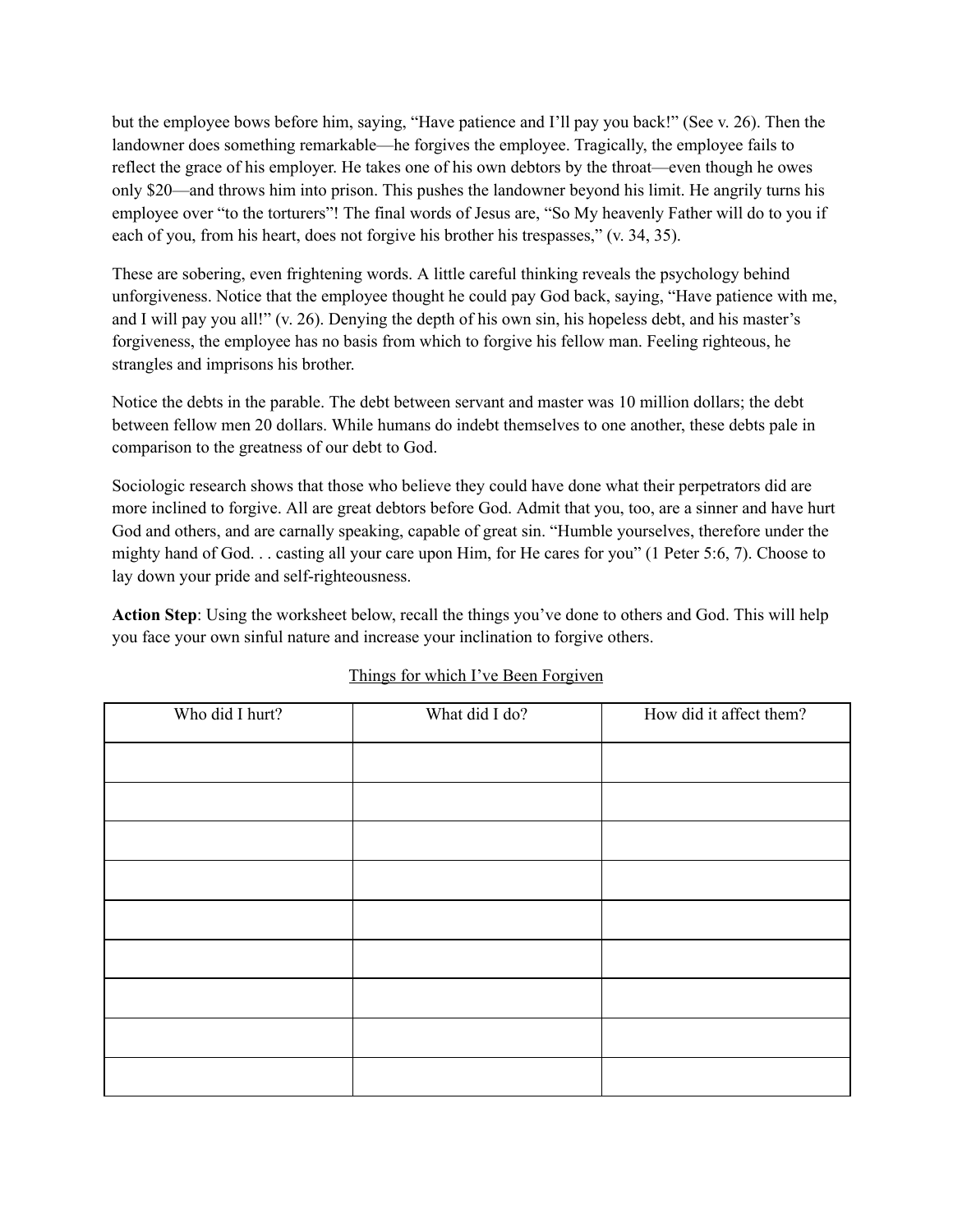**Action Step**: Read Isaiah 53 out loud. Read with emotion, thinking carefully about each verse. Claim this promise: "If we confess our sins, He is faithful and just to forgive our sins and to cleanse us from all unrighteousness" (1 John 1:9). Kneel down and confess your sin, then receive God's forgiveness and cleansing as a free gift, something you can't merit or earn.

**Meditation**: We sometimes cherish doubts of our own forgiveness. We may feel unforgiven even though we've confessed and forsaken our sin. Or we may have fallen into habitual sin in an attempt to cope with the pain of abuse. Faith comes to the rescue in all such cases. We must believe the promises of God and our own prayers. If we ask for a fish, will our loving father give us a stone? When He died to forgive us, will He then withhold forgiveness when we ask? Likewise, if we ask for victory, will He not give it? To cherish doubt is to tarnish God's image. We must by faith embrace our forgiven and cleansed state. Expressing gratitude helps accomplishes this.

**Action Step**: Express gratitude. **Sing the hymns "Rejoice, Ye Pure in Heart," or "My Jesus, I Love Thee."** Expression of your faith deepens impression. Read Psalm 103 aloud, thinking about how God has saved you from destruction.

Note: focusing on God's forgiveness of your sin does *not* minimize the other person's sin! It simply moves your focus from them to yourself, from a frustrating situation to a more productive situation. In psychology we call this an "internal locus of control" versus an "external locus of control."

**Meditation**: Now that your cup is full of forgiveness and gratitude, you are in a position to share it. You can choose to "send away" the wrong done to you, to forgive the debt. This doesn't mean that you *forget*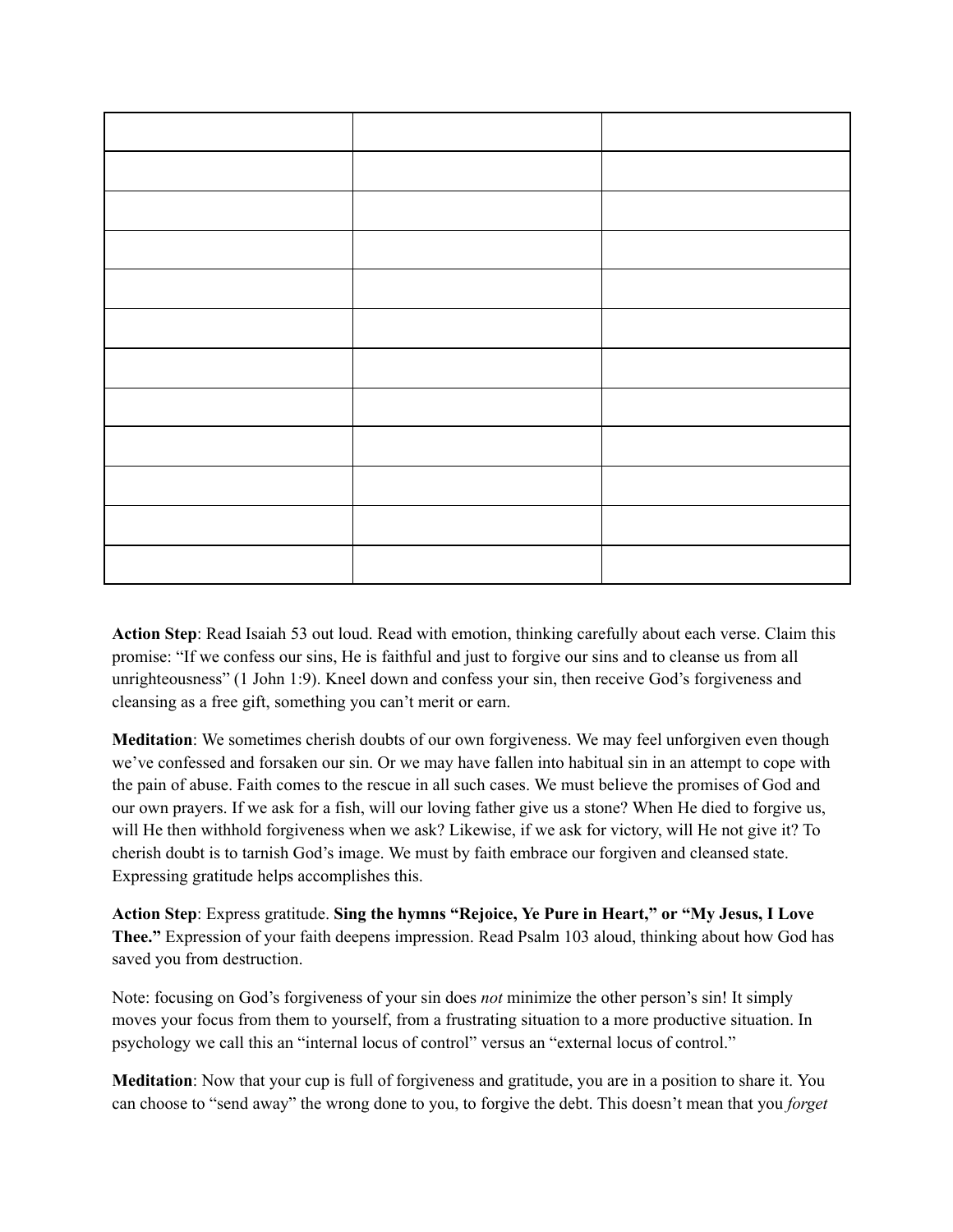what was done. But you may think of it as boxing it and "sending it away" to a warehouse. Sin is like toxic waste. You're quarantining it by putting it away from yourself. In some cases, you will be able to tell the individual you've forgiven them. In some cases—especially where abuse is concerned—you won't choose to have any contact with the wrongdoer.

Forgiveness is a choice. You've set aside quality time to think carefully through this process. You've come to terms with what it means to forgive. You've surveyed the damage done to you; you've also acknowledged your own sin. You've received forgiveness. You've thanked God for that forgiveness. Now you're prepared to make the conscious, intelligent choice to forgive.

**Action Step**: Kneel down and pray, asking God to give you His Spirit as you choose to forgive. Pray for "them that despitefully use you" (Matthew 5:44). Mark the date on your calendar.

**Meditation**: You may have to revisit this decision. At times you may feel overwhelmed with anger or other negative feelings. Remember that forgiveness is a choice to release the wrongdoer from a debt, to send away their wrongdoing, to separate yourself from it. Expect to return to your decision and even walk through the steps again. It may take years before your feelings "catch up" to your choice. Don't get discouraged. Just because you feel hurt, angry or offended doesn't mean that you choose those things. Remind yourself that you chose to forgive. Ever so slowly those negative feelings will disappear.

© Abide Counseling @ abide.network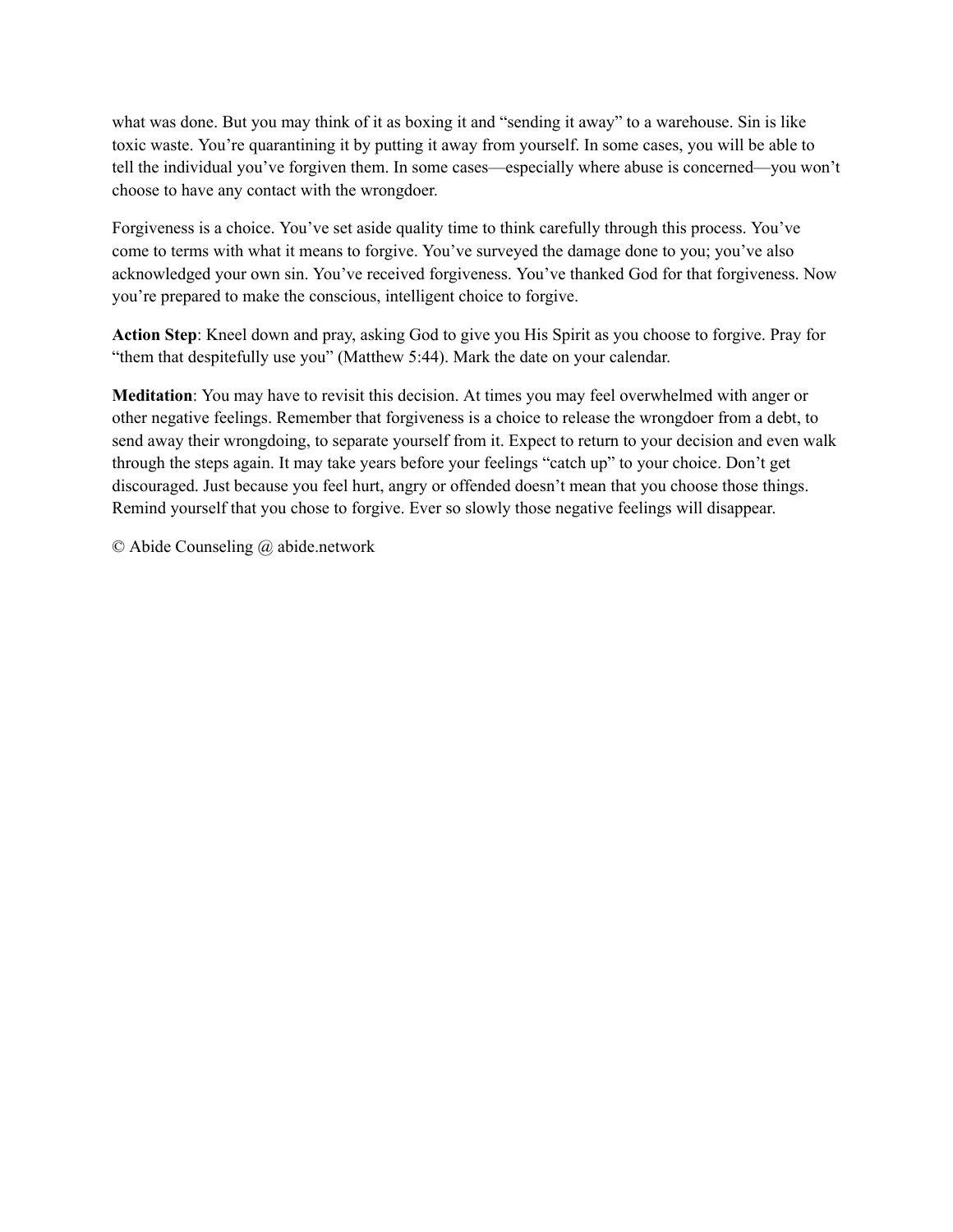### **Posttraumatic Growth Inventory**

What growth have you experienced as the result of trauma? Rate on a scale of 1-6, 6 being the highest.

- 1. My priorities about what is important in life
- 2. I'm more likely to try to change things that need changing
- 3. An appreciation for the value of my own life
- 4. A feeling of self-reliance
- 5. A better understanding of spiritual matters
- 6. Knowing that I can count on people in times of trouble
- 7. A sense of closeness with others
- 8. Knowing I can handle difficulties
- 9. A willingness to express my emotions
- 10. Being able to accept the way things work out
- 11. Appreciating each day
- 12. Having compassion for others
- 13. I'm able to do better things with my life
- 14. New opportunities are available which wouldn't have been
- 15. Putting effort into my relationships
- 16. I have stronger religious faith
- 17. I've discovered that I'm stronger than I thought I was
- 18. I learned a great deal about how wonderful people are
- 19. I developed new interests
- 20. I accept needing others
- 21. I establish a new path for my life

Total the scores. The lowest score is 21, and the highest is 126. Midpoint is 63.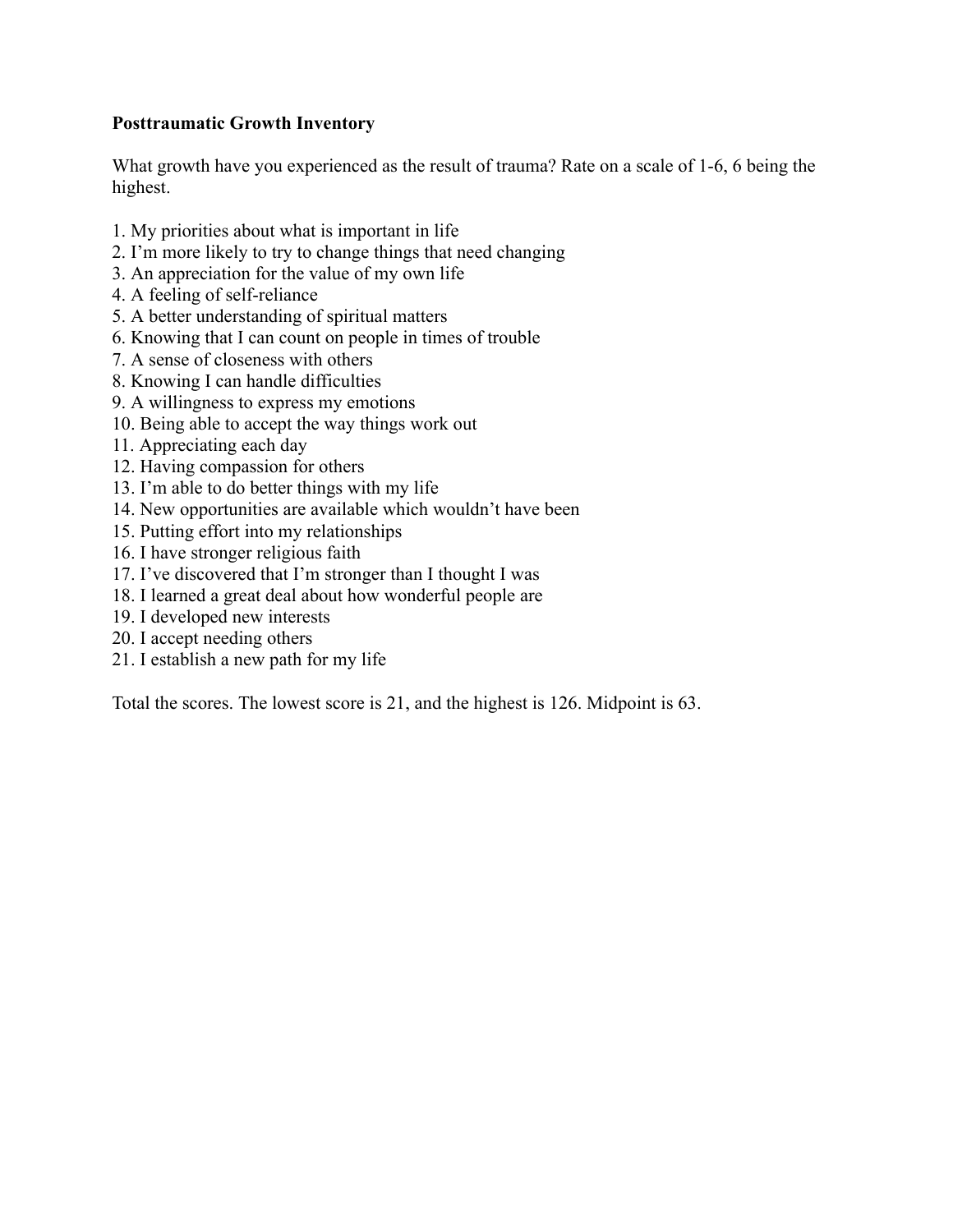#### **Putting E.A.R. to Practice**

Think of an issue you'd like to work through as a couple. Don't choose the most difficult problem for this first attempt. Sit across from each other, preferably touching each other somewhere. Look in each other's eyes. Rock-paper-scizzors-cut to decide who goes first. That person, Person #1, will share their view of the situation in one-paragraph segments. Be careful not to go on too long. Make your comments brief, to the point, and a processable portion size. Person #2 can only ask loving questions and reflect back what they heard. Person #1 continues to share in paragraph-length segments with Person #2 asking questions and reflecting back. Person #2 must remember that they don't have to *agree* with Person #1, but rather to *understand* their perspective. When Person #1 feels heard, switch roles.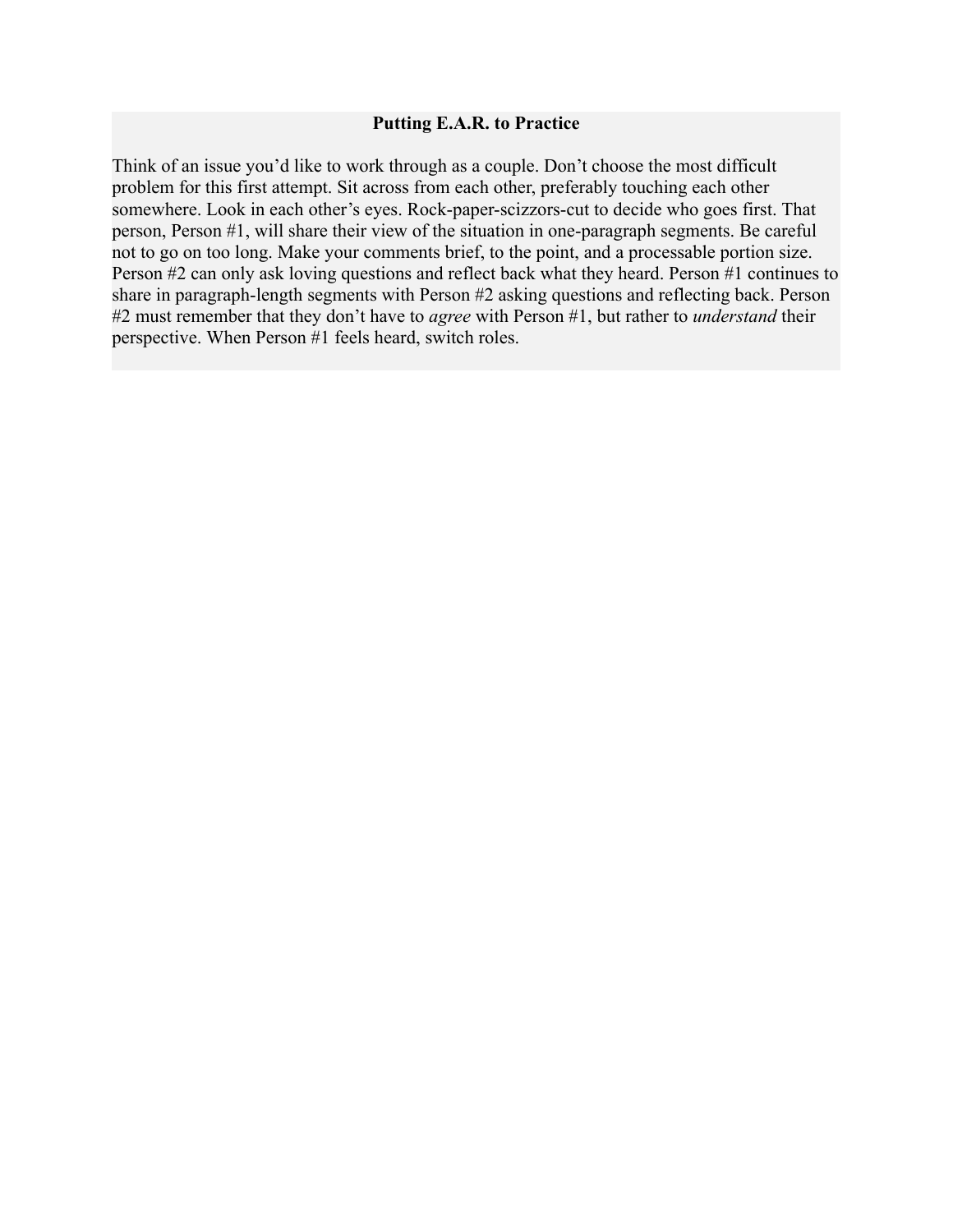### **Resources to Help You Heal**

### **Jesus Meditations**

These 10-minute audio files take you on a meditation journey leading to the feet of Jesus. We begin by helping you slow and deepen your breathing, then share a devotional and a prayer. Finally, you'll hear a beautiful scripture song by world-renouned recording artist Neville Peter. We recommend doing each meditation each day twice a day over a 30-day period. https://www.jesusmeditations.org/music/

### **Abide Network**

Abide Network, a group of biblically-based counselors and coaches who do distance work (phone or Skype), is found at [abide.network.](http://abide.network/) We would love to serve your mental health needs. Most insurances do not cover distance work, however our fees are lower than industry standard. Costs range from \$25 per 50-minute session for an Abide-trained mental health coach to \$50-120 per 50-minute session for a licensed Abide counselor. As a first step, please go to the website and fill out the intake form and we'll take it from there.

### **Free Abide Support Groups**

Abide offers free telephone support groups, Tuesdays at 7PM ET, Wednesday 7PM ET, Thursday 8PM ET and Sundays at 8AM ET. The groups use the books *13 Weeks to Peace, 13 Weeks to Love,* and *13 Weeks to Joy.* You don't have to read the books to participate, but if you'll be going regularly, buying the books and following along with the chapters the group is reading will be helpful. You can obtain the books at jenniferjill.org/shop. You can join anytime, and leave any time--they are open groups, a free support service offered with love. Groups honor confidentiality, but if you wish you can also choose not to disclose your full identity

Here are the numbers you'll need: (267)807-9611, ACCESS CODE- 305624#

### **Healing Books**

*13 Weeks to Peace* addresses mental health- <http://jenniferjill.org/product/13-weeks-to-peace/> *13 Weeks to Love* addresses relational health- <http://jenniferjill.org/product/13-weeks-to-love/> *13 Weeks to Joy* celebrates both- <http://jenniferjill.org/product/13-weeks-to-joy/>

You can get them as a discount bundle here- <http://jenniferjill.org/product/13-weeks-bundle/> These books are excellent small group and/or personal healing journey resources.

*God in Pain* by David Asscherick addresses theodicy, the study of why a loving God allows suffering.

*On the Threshhold of Hope* by Diane Langberg focuses on abuse recovery.

*The Wounded Heart* by Dan Allender has helped many recover from abuse.

*The Hidden Half of the Gospel* by Paul Coneff approaches recovery through the Cross. *The Ministry of Healing* by Ellen White is a classic on global health.

### **Anxiety & Depression Relief**

This course helps participants find relief from anxiety and depression symptoms, giving detailed explanations of the diagnoses but also oodles of helpful techniques to help manage or even resolve the conditions!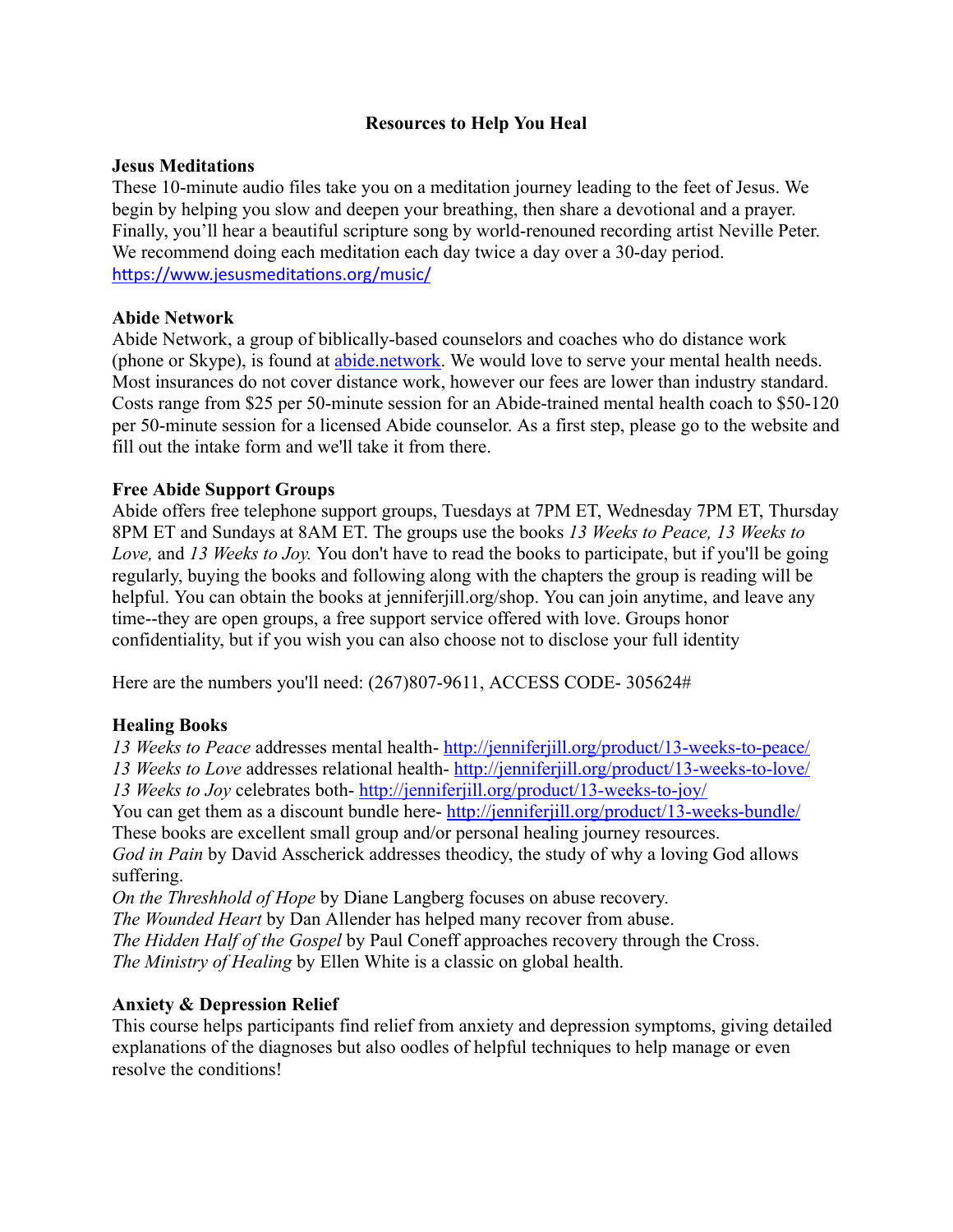Abide Network offers this live six-session Zoom workshop several times a year for the low price of \$150.

### **Abuse, Trauma, & Faith**

This course helps participants find healing from trauma, sharing helpful grounding techniques and stabilizing habits, as well as best-practice treatments.

Abide Network offers this workshop several times per year for the low price of \$150.